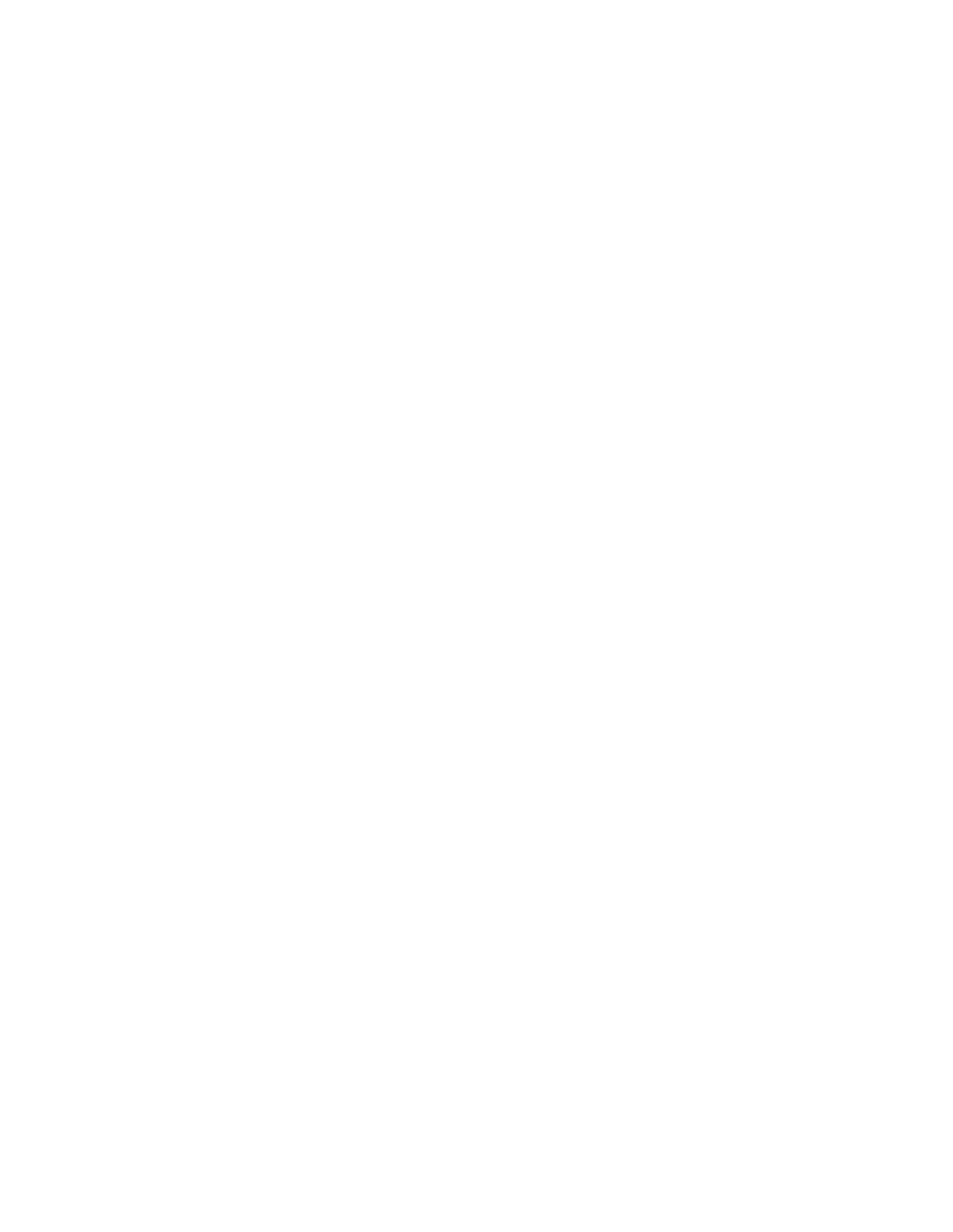# INTRODUCTION

#### **OVERVIEW**

In 2016, the governor signed the Voters Choice Act (VCA). This allows test counties to hold elections by all mailed ballot with Vote Centers starting in 2018. It allows the remaining counties to use the VCA model by 2020. In the VCA model, voters may use the services of any Vote Center regardless of where they live. With over 19,000 Camp Fire survivors in mind and considering all options, the decision to use VCA model in 2020 has been made.

In 2002, state law changed to allow voters to register as permanent Vote-by-Mail (VBM) voters. As of July 2019, Butte County had 118,465 registered voters. Of those voters, 71% are VBM voters and the remaining 29% are polling place voters. In the November 2018 General Election, about 79% of the VBM voters voted, but only 62% of polling place voters voted.

This new way of holding elections has many benefits for voters. The new election model will help our Camp Fire survivors and the community by increasing voter participation, convenience, and accessibility to voters with disabilities.

The Butte County Clerk-Recorder/Registrar of Voters will create a Voting Accessibility Advisory Committee (VAAC) and a Language Accessibility Advisory Committee (LAAC). The committees will give feedback to the Elections Division. They will also help with outreach in their communities.

The Butte County Clerk-Recorder/Registrar of Voters must prepare a draft Election Administration Plan (EAP). The EAP provides information to the voters of Butte County about the VCA. It describes the vote-by-mail (VBM) process, the Vote Centers and ballot drop box locations, and technology to be used. It also outlines our voter outreach plan. The Butte County Clerk-Recorder/Registrar of Voters will also hold community outreach meetings.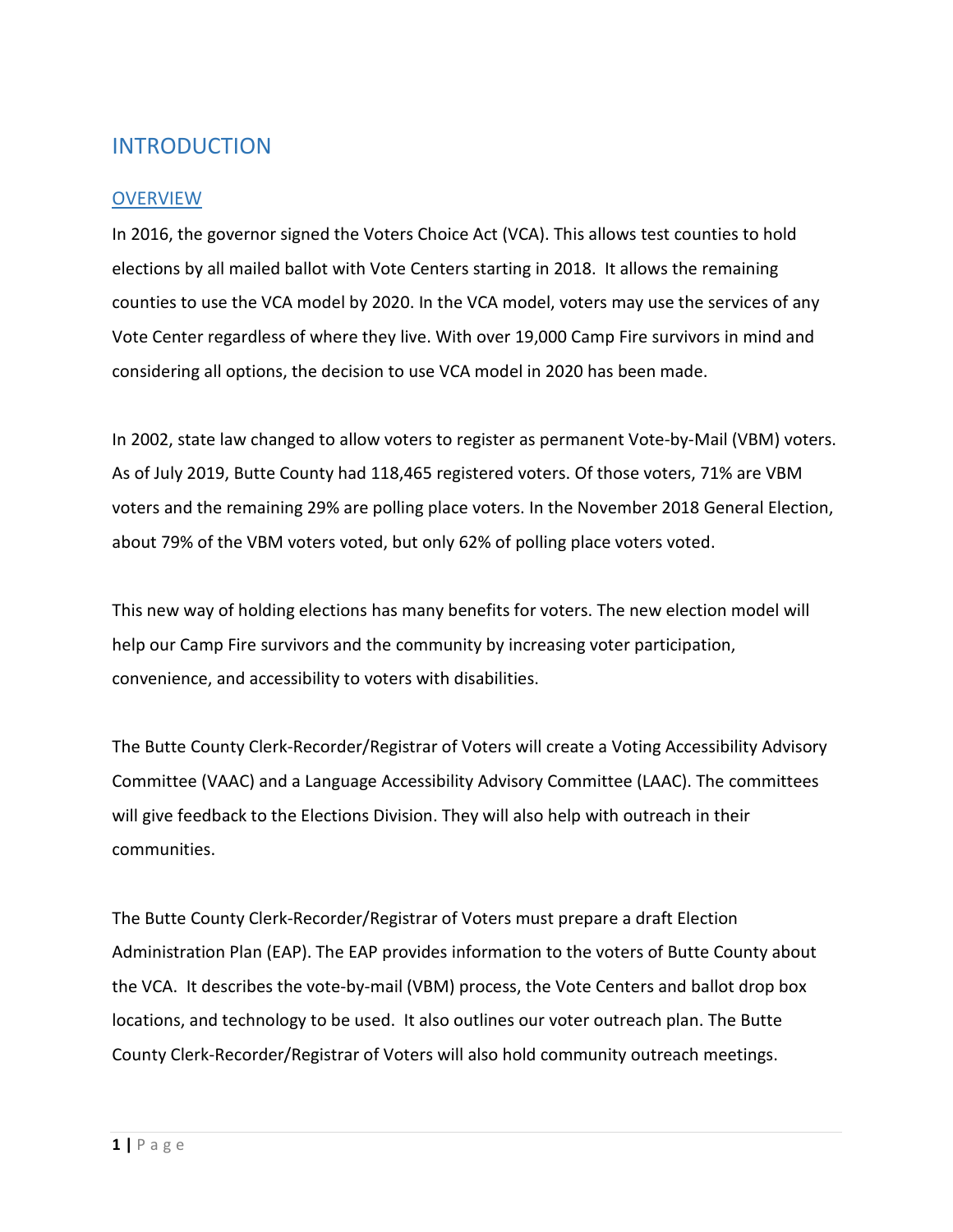#### *Community Outreach Meeting Dates and Times (EAP)*

*Language Accessibility Advisory Committee - July 1st, 2019 . Butte County Hall of Records Voter Accessibility Advisory Committee - July 1st, 2019. Butte County Hall of Records Public Presentation – August 1st, 2019. Butte County Hall of Records Language Accessibility Consultation – August 22nd, 2019. Butte County Hall of Records Voter Accessibility Consultation – August 22nd, 2019. Butte County Hall of Records Public Hearing – September 16th, 2019. Butte County Hall of Records* 

#### VOTE-BY-MAIL

All voters will be mailed a ballot 29 days before the election. They will also get a return envelope with pre-paid postage. Voters with disabilities, overseas voters, military personnel and their spouses may use our Remote Accessible Vote-By-Mail System (RAVBM). This lets voters access and mark their ballot in a screen-readable format on a computer.

#### VOTE CENTER AND BALLOT DROP BOX LOCATIONS

The VCA requires certain considerations when choosing locations for Vote Centers and ballot drop boxes. Among these are public transportation, population centers, areas of historically low vote-by-mail usage, low-income communities, language minority populations, and accessibility.

We will use data from past elections, habits of our voters, census records, and knowledge of the area to pick the best locations for our Vote Centers and drop boxes. We understand that one location may not be able to meet all of the criteria. However, we will make a good faith effort to include as many considerations within each location choice as possible. This way our voters will have convenient and accessible resources and locations.

Our plan has 13 Vote Centers, with five locations in the City of Chico (including one on the California State University-CSU, Chico main campus), three in the City of Oroville, one in the Town of Paradise, one in the City of Gridley, one in Magalia, one in Palermo, and one in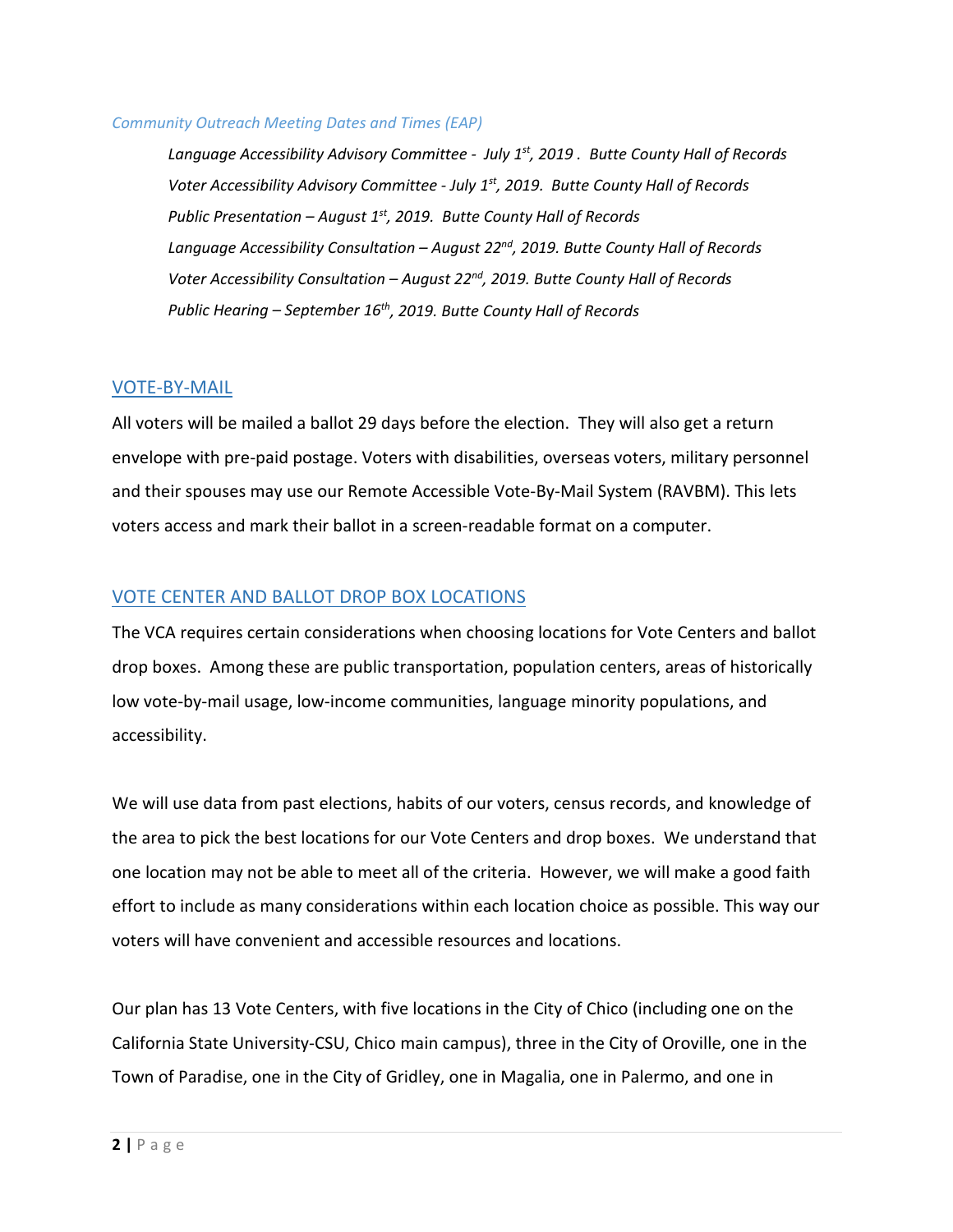Durham. These locations have been picked from past polling places that our voters are familiar with. There will be nine drop boxes that are conveniently located and accessible for our voters. Our drop boxes will be placed at public libraries, city halls, and the North Butte County Courthouse.

**Vote Centers:** Vote Centers will have more services available than Polling Places. The key difference is that any voter can go to any Vote Center in the county and get the same services no matter which precinct they reside in. A voter will also be able to get a replacement VBM ballot/return envelope, drop off a voted VBM ballot, get language assistance, mark a ballot using ADA accessible devices, or vote a conditional provisional ballot.

The Vote Center staff will have real-time access to the County's Election Management System through the Vote Center web application, allowing them to see and update the status of each voter. Each Vote Center will have three accessible ballot marking machines and will be ADA compliant.

Backup plans will be in place using open communication as well as extra staffing and equipment. Security will be ensured through set protocols including secure storage, tamperevident seals, and strict chain of custody tracking.

**Vote Center Formula:** Vote Center locations will open around the county in increasing numbers as the election gets closer. The first three locations will open ten days before Election Day and ten more locations will open three days before Election Day. There will be 13 vote centers in total.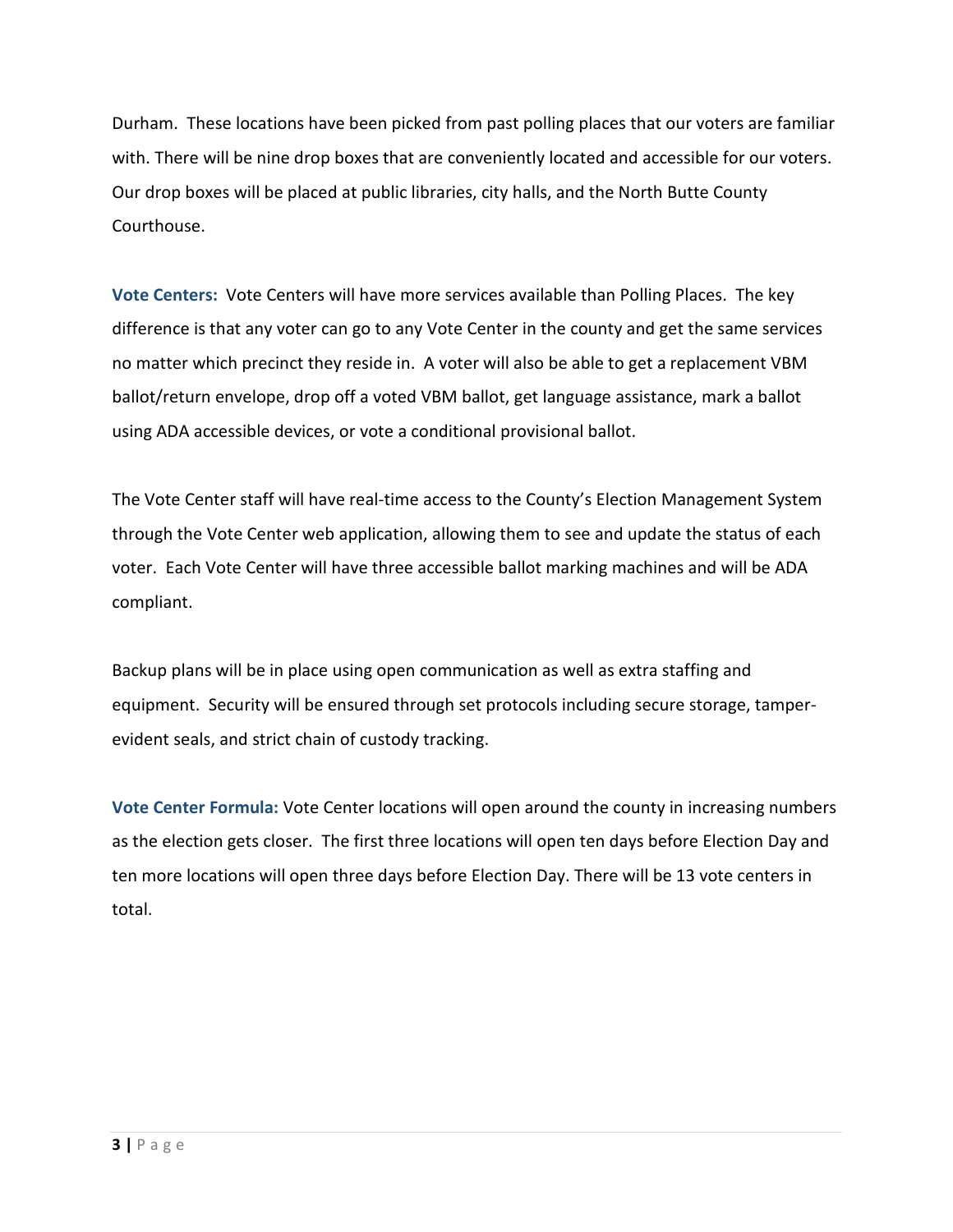| <b>Days Before Election</b> | <b>Number of registered voters</b> | <b>Number of Vote Centers</b> |  |
|-----------------------------|------------------------------------|-------------------------------|--|
|                             | per Vote Center                    |                               |  |
| 10                          | 50,000                             | $3*$                          |  |
|                             | 10,000                             | $13*$                         |  |

The Election Code Section 4005 sets the following ratios:

\*based on >120,000 voters

Vote Center locations will be open for 8 hours a day, including weekends. They will be open 7:00 am to 8:00 pm on Election Day.

The election staff will be trained to help the voters in any way. No fewer than four election workers will staff each location with more staff on site as the election gets closer. The county will make a good faith effort to recruit election workers who will provide language assistance in both Spanish and Hmong. (Elec Code §14201).

**Ballot Drop Boxes:** At least one ballot drop box is required for every 15,000 registered voters. With our current registration numbers, we will provide nine drop boxes. These boxes will be located throughout the county during regular business hours starting 28 days before the election. Of these nine boxes, one of them will be outside and open to the public 24 hours a day. These boxes will be secure, accessible, and be easy to identify. In addition to those nine drop boxes, we will provide another 24-hour drop box at the Hall of Records in Oroville.

A complete list and map of the Vote Center and drop box locations are included in the Appendix.

#### VOTING TECHNOLOGY

The Butte County Clerk-Recorder/Registrar of Voters will use the Image Cast Voting System by Dominion Voting Systems. Each Vote Center will have three accessible ballot marking machines and will be ADA compliant. There will also be at least one Ballot on Demand (BOD) printer at each Vote Center location.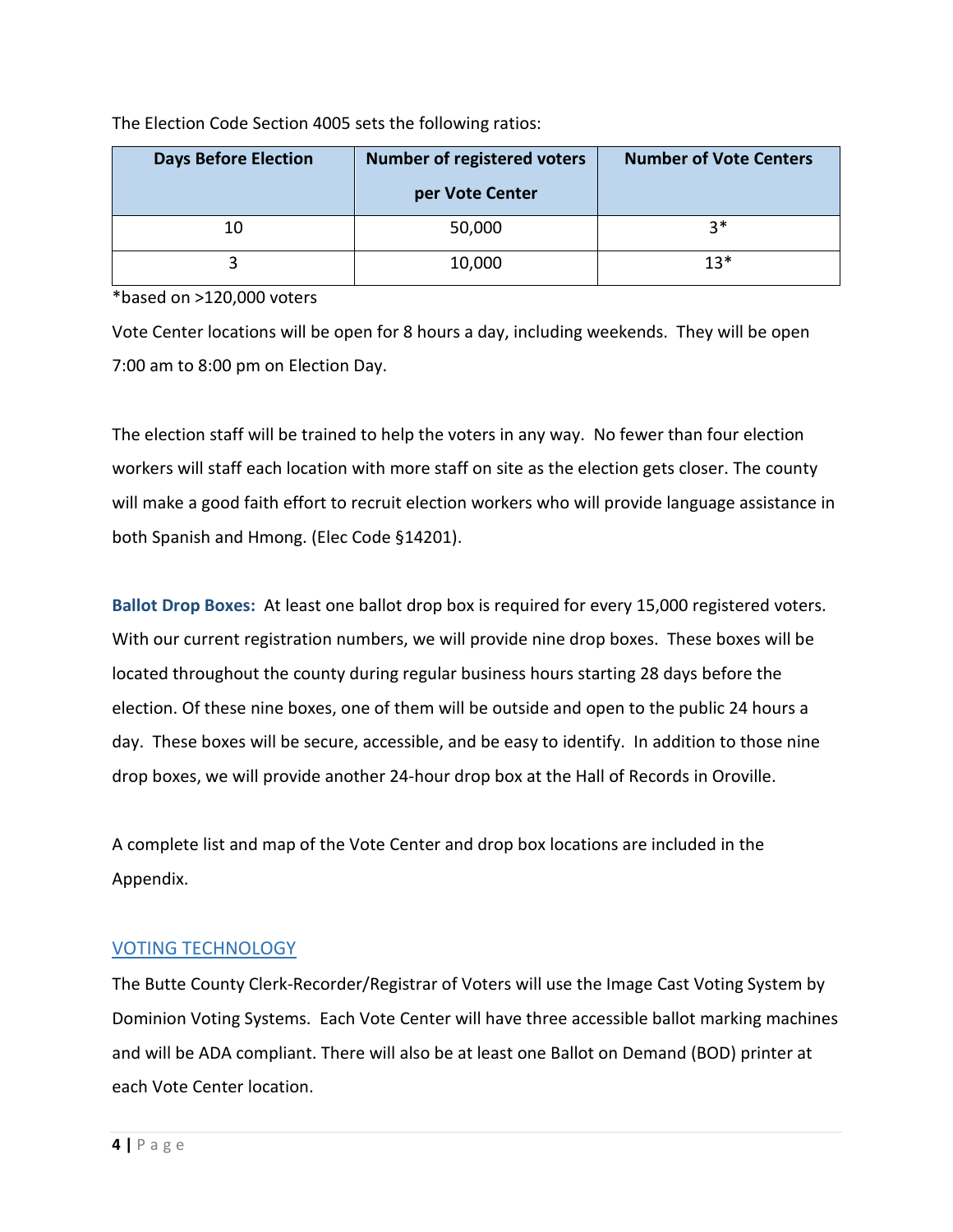As in past elections, the county will use the Remote Accessible Vote by Mail (RAVBM) system for the UOCAVA (Military and Overseas) voters. Pending certification by the California Secretary of State, the RAVBM 5.10 system will allow any voter who requests to vote an accessible ballot at home to do so. The RAVBM system creates ballots that can be read in the voting system scanners, which removes the need for ballot duplication.

#### FISCAL IMPACT

The total fiscal impact on Butte County for the VCA is unknown at this time.

The March 3, 2020, Presidential Primary Election will be the first time that the VCA will be used in Butte County. Other counties in the state used this model in 2018. They found that on a county-by-county basis, there was an increase in one-time costs and an increase in election specific costs in their election administration to start using the VCA model.

In Butte County, there will be certain one-time costs. New equipment will be purchased for the Vote Centers, voting system, and to set up a secure network for use of the EIMS system. Other one-time expenses include drop boxes, security cabinets, equipment delivery, and full-time staff labor hours to make training materials. Other costs will include hiring temp agency staff for a period of 10 days to cover vote center locations as well as hiring field inspectors and call center staff (paid a higher rate than the entry-level Vote Center staff).

The county may need to set up internet and network services for the EIMS applications to connect with the server at the Hall of Records. Although there are more costs, Election Code §19402 (AB 1824) provides a dollar for dollar match reimbursement of funds for the following voting system components: BOD equipment, Electronic Poll Books, Remote Accessible Vote by Mail System, VBM Drop Box, and Voting System Equipment. In the state formula, Butte County was allocated \$821,500.00. The county's reimbursement claim will be submitted in Fiscal Year 2019/2020.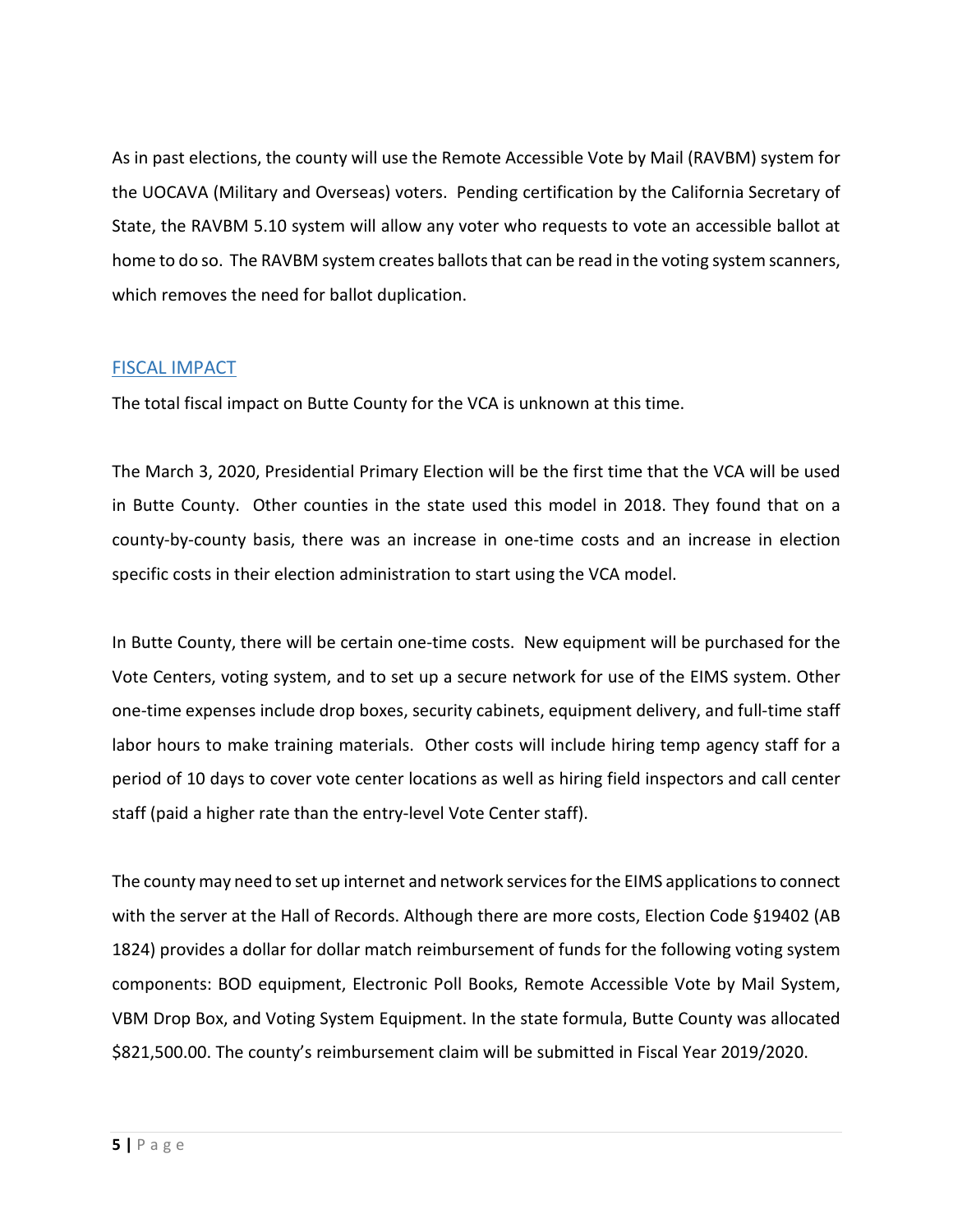The governor's May Revised Budget includes additional 3:1 matching funds to supplement Election Code §19402. The additional funds will help Butte County buy equipment needed for the VCA model.

The department expects the proposed budget for Fiscal Year 2019/2020 to fund the rest of the costs for equipment and supplies for this election.

#### **CONCLUSION**

The California VCA is the most significant improvement to the voting process in the history of California. This new way of holding elections provides many benefits and opportunities to the county's voters. The new election model will increase voter participation, provide greater accessibility to voters with disabilities, give Camp Fire survivors equal access to resources, and make it easier for those voting conditionally.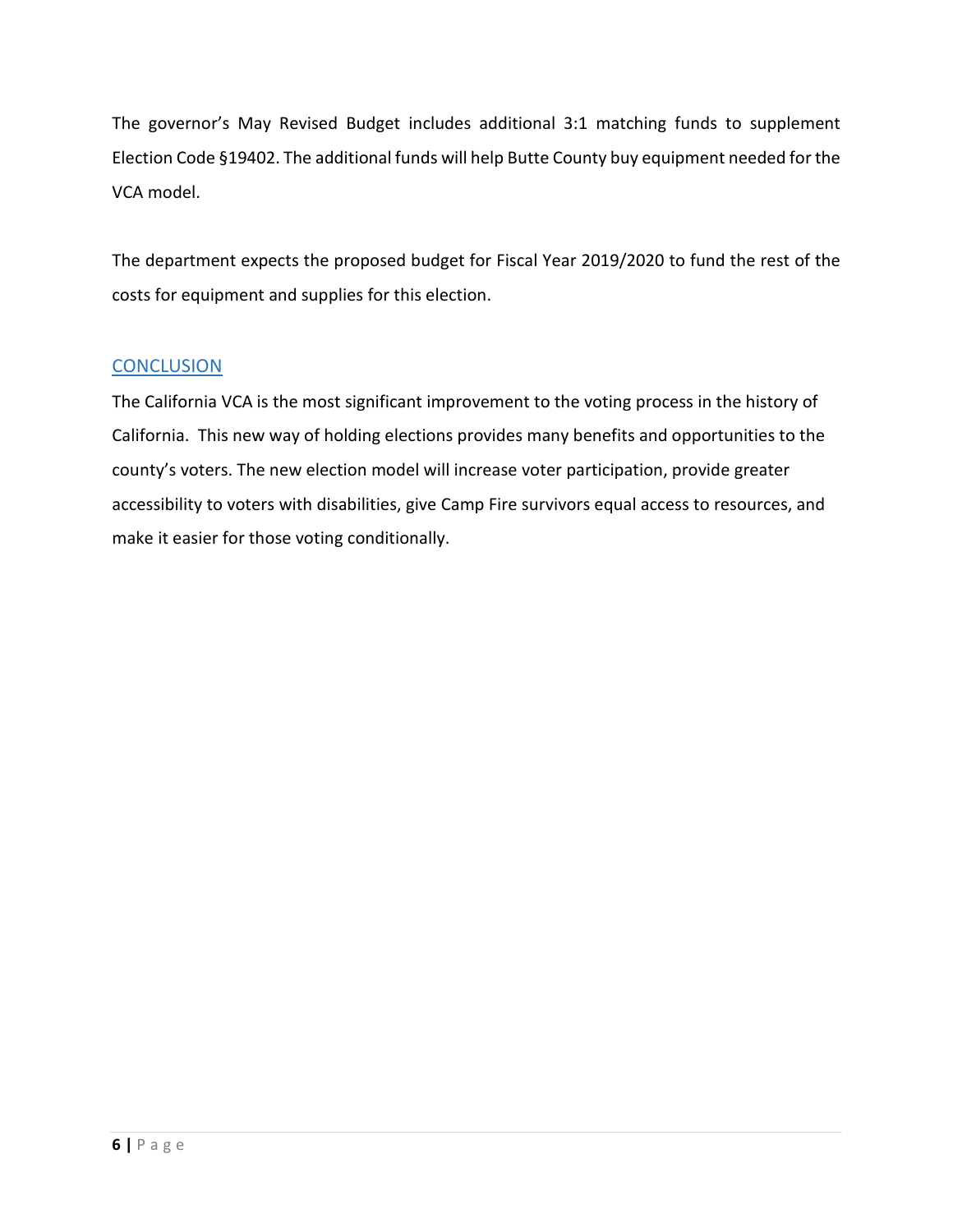# SECTION 1 – VOTER EDUCATION AND OUTREACH PLAN

#### GENERAL REQUIREMENTS

1-A Use of the media, including social media, newspapers, radio, and television for purposes of informing voters of the availability of a vote-by-mail ballot in an accessible format and the process for requesting such a ballot

§4005(a)(10)(I)(i)(II), §4005(a)(10)(I)(i)(VIII)

Butte County Clerk-Recorder/Registrar of Voters will provide information about obtaining a VBM ballot in an accessible format and the process for requesting such a ballot using the following outlets and methods:

- 1. Local Television stations (including: Action News Now, KRCR, KCVU, Butte College Broadcasting Center, and Charter Media/Cable)
- 2. Newspapers (including: Chico News and Review, Enterprise Record, Oroville Mercury, Paradise Post, and The Orion)
- 3. Radio (stations to be determined)
- 4. Social Media (utilizing Twitter, Facebook and YouTube)
- 5. Department Website (buttevotes.net)
- 6. Community meetings and public resources designed to reach the Camp Fire survivors
- 7. Outreach to various other community organizations
- 8. Media Availability Sessions/Press Conferences
- 9. County Departments
- 10. Public Service Announcements will be distributed to all outlets listed above and any others that may become available

*\*Butte County is faced with a couple complications from a communications standpoint. The first is that we have a large college student population comprised of CSU Chico and Butte Community College Students. These groups tend to be more mobile, but we will make concerted efforts to reach them through social media and other readily available platforms.*

*The second and more challenging complication is the recent wildfires that have affected residents of the county (namely the Camp Fire). Many voters in the affected area have relocated and are in temporary housing but do have points of contact that we will utilize to reach them, including regular community meetings, FEMA resource centers, other county agencies, etc.*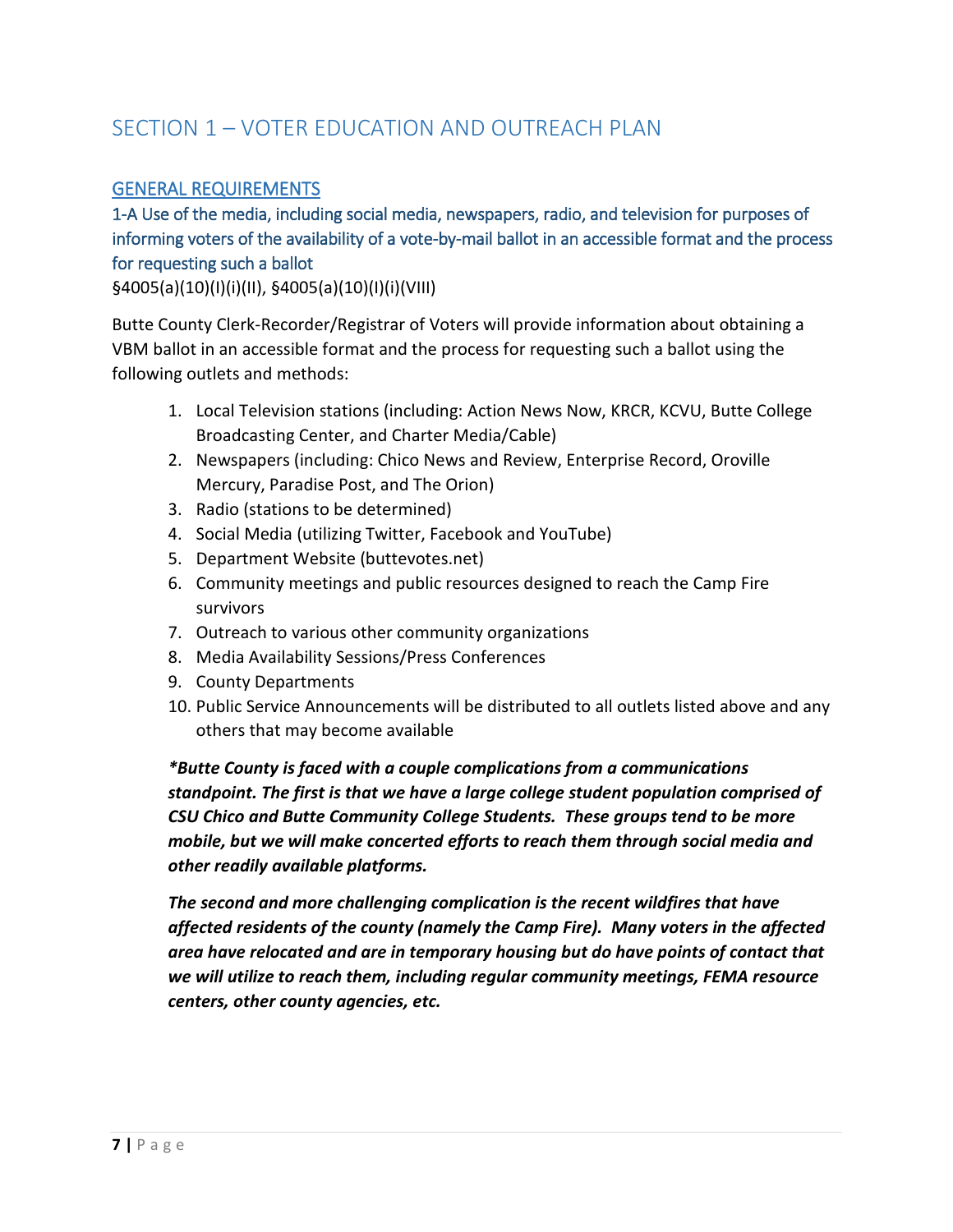# 1-B Community Presence to Educate Voters on the Voter's Choice Act §4005(a)(10)(I)(i)(III)

Butte County Clerk-Recorder/Registrar of Voters will establish a community presence to provide information directly to the voters and through special interests groups, committees and organizations. The goal is to work with our community partners and provide them with resources so that they can disseminate the information through their networks to reach voters we can't reach directly. This will effectively increase our influence and allow us to reach more voters. Voters will be able to learn about the Vote Center model through the following options in addition to those listed in 1-A.

- 1. Department's VAAC and LAAC
	- a. Information and materials will be developed for VAAC and LAAC members so that they will be able to present them within their communities. These materials will be available in languages as provided for by Election Code §14201.
- 2. Presentations to various audiences:
	- a. Community meetings
	- b. County Board of Supervisors
	- c. City Councils and City Clerks
	- d. Language Communities
	- e. Philanthropic organizations
	- f. Student groups/organizations
	- g. Local Companies and their employees

# 1-C Use of Resources for Voter Education and Outreach §4005(a)(10)(I)(i)(VII)

Butte County Clerk-Recorder/Registrar of Voters will spend/allocate the necessary resources to ensure voters are adequately educated and informed about the Vote Center model. This education is vital to the success of the model and will keep processes running efficiently and promote a better voter experience. Budget comparisons with previous election cycles will be attached in the Appendix.

## 1-D Direct contacts with voters providing information on the upcoming election and promoting the toll-free voter assistance hotline §4005(a)(10)(I)(i)(X)

Butte County Clerk-Recorder/Registrar of Voters has recently undergone a changeover/upgrade of the phone systems. The new system is easier to use for the voters, as well as our staff, and will better accommodate high call volumes than the previous system and hardware. All election materials mailed to the voters will contain and promote the toll-free voter assistance hotline and encourage voters to call should they have any questions or concerns.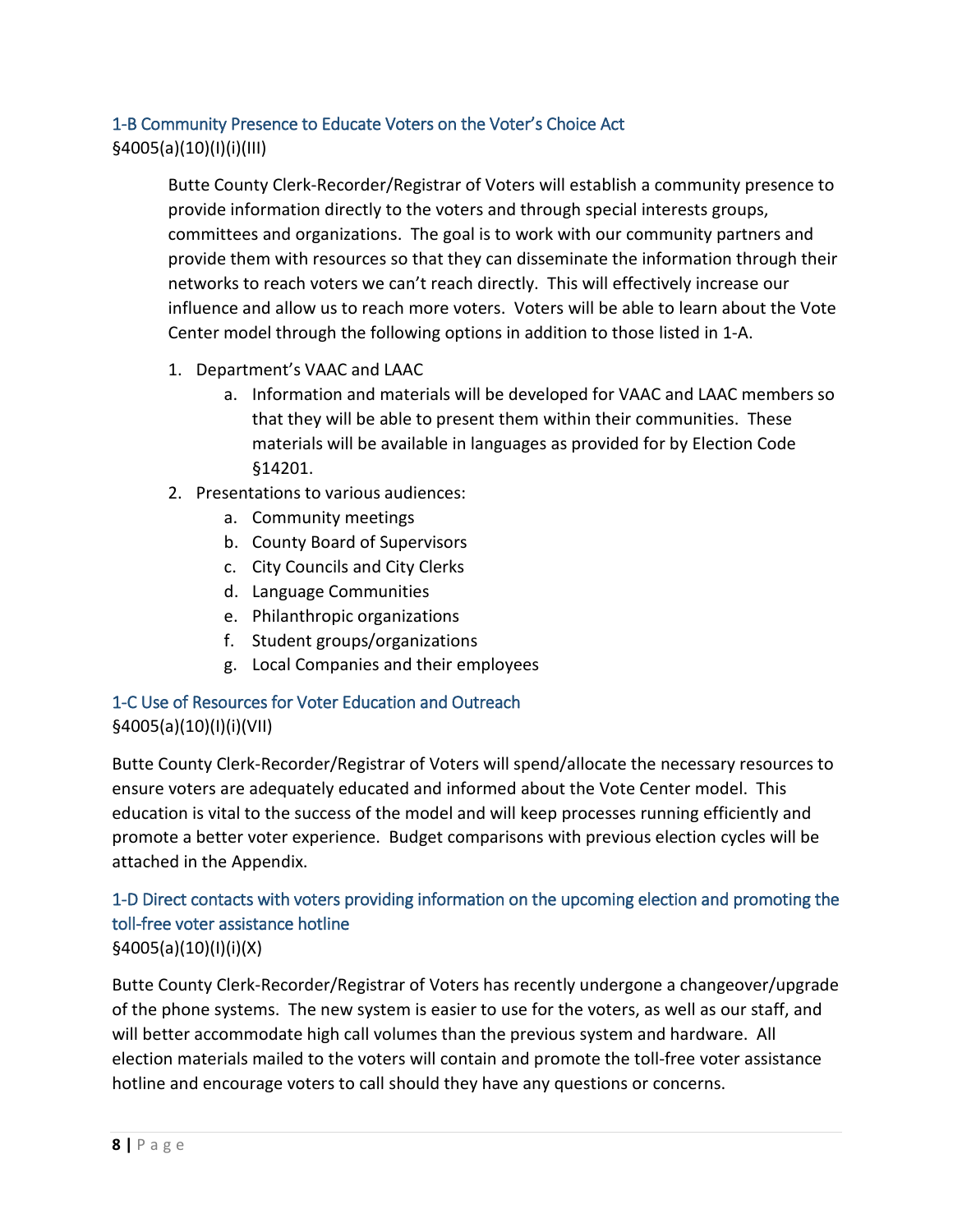## 1-E Postage-paid postcard for requesting materials in an alternate language or an accessible format for VBM §4005(a)(8)(B)(iii)

Butte County does not currently fall under counties designated by Section 203 of the Voting Rights Act. However, if this threshold is met in the future, Butte County will comply with this requirement and send the postcards required by this section in those other languages. At this time, this notice will be sent in English so voters can request a ballot in an accessible format.

# EDUCATION AND OUTREACH WITH THE LANGUAGE MINORITY COMMUNITIES §4005(a)(10)(I)(i)(I)

Butte County Clerk-Recorder/Registrar of Voters will establish a Language Accessibility Advisory Committee (LAAC) with representatives from organizations within language minority communities. This committee will advise and assist the Butte County Clerk-Recorder/Registrar of Voters with implementation of the Vote Center model in accordance with federal and state regulations.

## 1-F Inform Voters of the Upcoming Election and Promote the Toll-Free Voter Assistance Hotline with Media Serving Language Minority Communities §4005(a)(10)(I)(i)(I)

Information promoting the voter toll-free assistance hotline will be provided on all pre-election mailings sent out to voters, including but not limited to address confirmation mailings and voter information packets. There will also be press releases sent to local media outlets, including language minority broadcasts, as well as posted on the internet through the departmental website and social media platforms.

1-G Identifying Language Minority Voters §4005(a)(10)(I)(i)(V)

Butte County Clerk-Recorder/Registrar of Voters uses information from the census to identify language minority voters. Under the Vote Center model, all locations will have facsimile ballots in both Spanish and Hmong as required by Election Code §14201.

# 1-H Voter Education Workshop for Minority Language Voters §4005(a)(10)(I)(i)(VI), §4005(a)(I)(i)(VI)(ia)

Butte County Clerk-Recorder/Registrar of Voters will work with our LAAC representatives to determine the best time, place, location and format of a voter education workshop in each of the languages required by Election Code §14201 and Section 203 of the Voting Rights Act. The locations and times of these workshops will be posted across our social media platforms, our departmental website, local minority language radio broadcasts, and any other communications as determined effective by LAAC.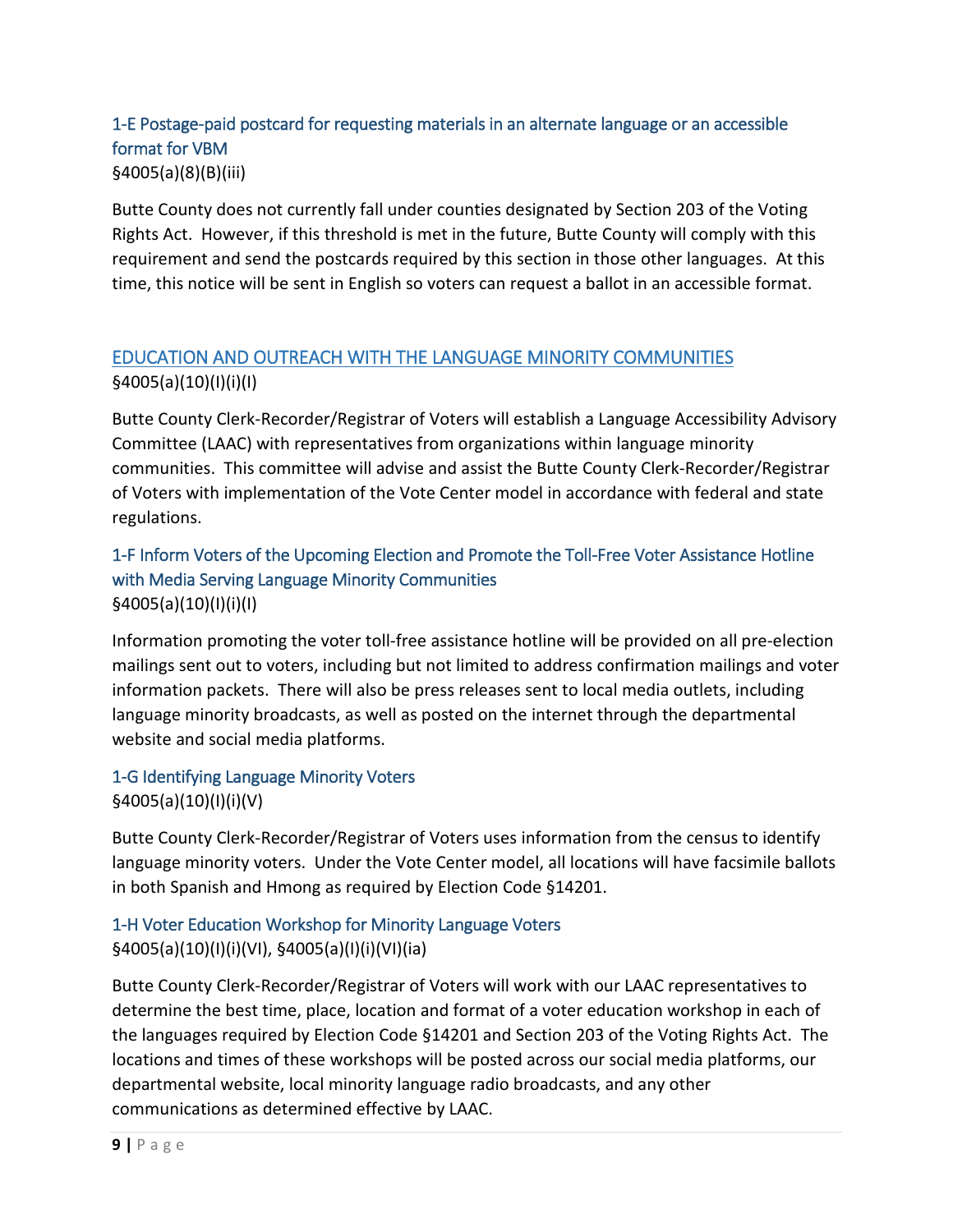# 1-I Public Service Announcement for Minority Language Citizens §4005(a)(10)(I)(i)(IX)

Butte County Clerk-Recorder/Registrar of Voters will use Public Service Announcements to inform voters in minority language communities of the upcoming election and the toll-free assistance hotline. The PSAs will be distributed through minority language mediums (including radio stations) as available.

Butte County Clerk-Recorder/Registrar of Voters will work with local agencies and groups that are comprised of, or support and provide services for, language minority groups to determine the best and most effective methods to deliver this information to those individuals.

## EDUCATION AND OUTREACH WITH DISABILITY COMMUNITIES

Butte County Clerk-Recorder/Registrar of Voters will establish a Voting Accessibility Advisory Committee (VAAC) to advise and assist with accessibility for voters with disabilities. VAAC will be comprised of representatives from organizations and groups that serve the disability community.

#### 1-J Website has publicly available accessible information §4005(a)(10)(I)(i)(IV)

Information on the Butte County Elections website is accessibly formatted and is publicly available. This will include this Election Administration Plan and other information about VCA. The website also has links and information about registering to vote and other resources that are available.

The information on the website will include, but will not be limited to:

- 1. An explanation that all voters will receive a vote-by-mail ballot and a return envelope with pre-paid postage
- 2. The availability of Vote Centers to provide assistance, including voting on accessible ballot marking devices
- 3. Contact information for agencies that can provide a ride to a Vote Center for voters with disabilities
- 4. The method to request and use the Remote Accessible Vote-By-Mail system (RAVBM)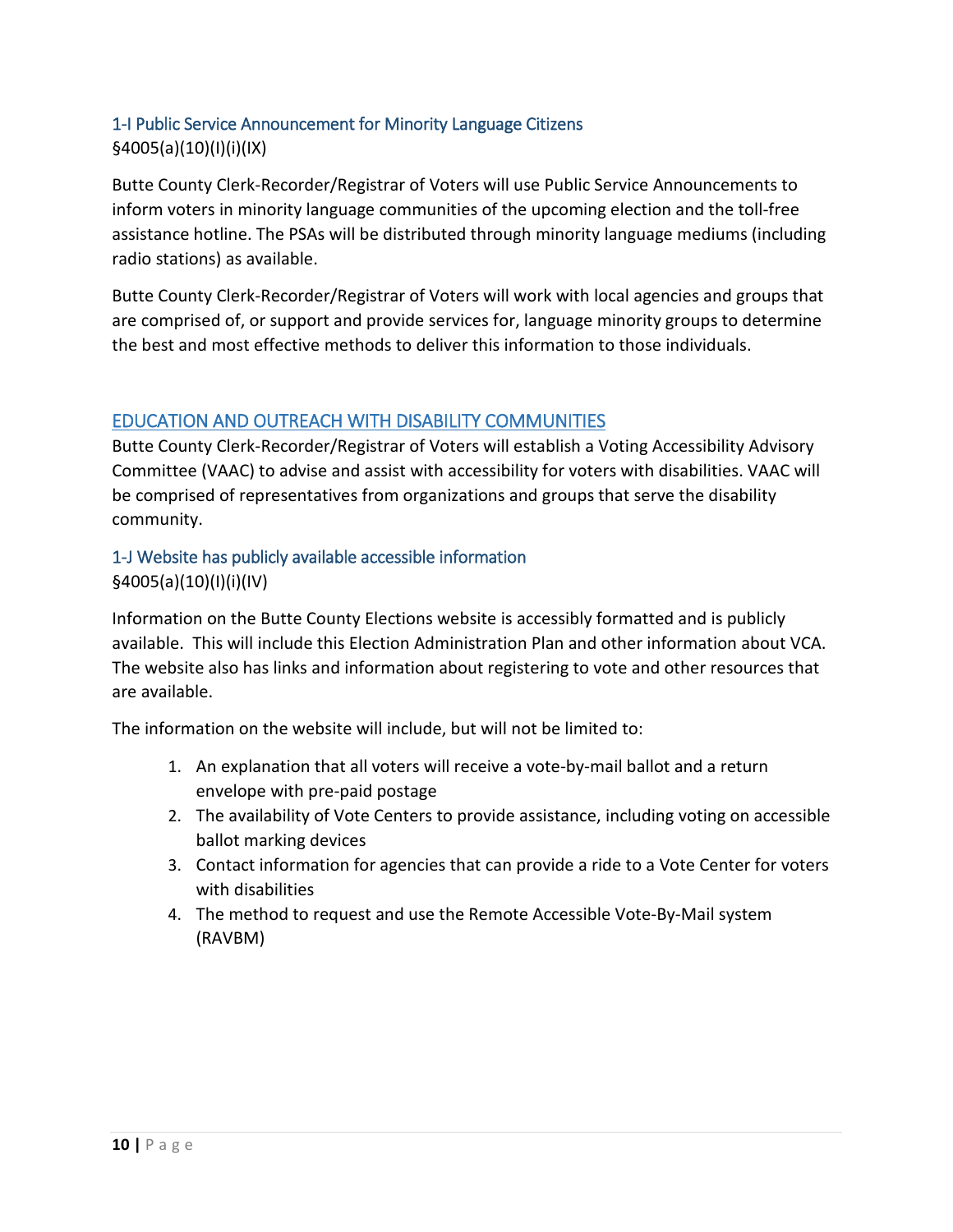1-K A description of how the county elections official will educate and communicate the provisions of this section to the public, including: the disability community, organizations and individuals that advocate on behalf of, or provide services to, individuals with disabilities. The county elections official shall hold at least one voter education workshop to increase accessibility and participation of eligible voters with disabilities.

§4000(a)(10)(I)(i)(VI), §4005(a)(10)(I)(i)(VI)(ib)

Information regarding Vote Centers, the voter hotline and voting options (including how to sign up for RAVBM) will be distributed to the disability community through the following mediums:

- 1. Television (including all local news networks)
- 2. Newspapers
- 3. Radio Stations
- 4. Social Media (Twitter, Facebook, YouTube)
- 5. Departmental Website
- 6. Workshops/presentations coordinated with members of the disability community and those that represent those voters.
- 7. Public Service Announcements broadly distributed through county agencies and other outlets

Butte County Clerk-Recorder/Registrar of Voters will work with local agencies and groups that support and provide services for persons with disabilities to determine the best and most effective methods to deliver this information to the affected groups.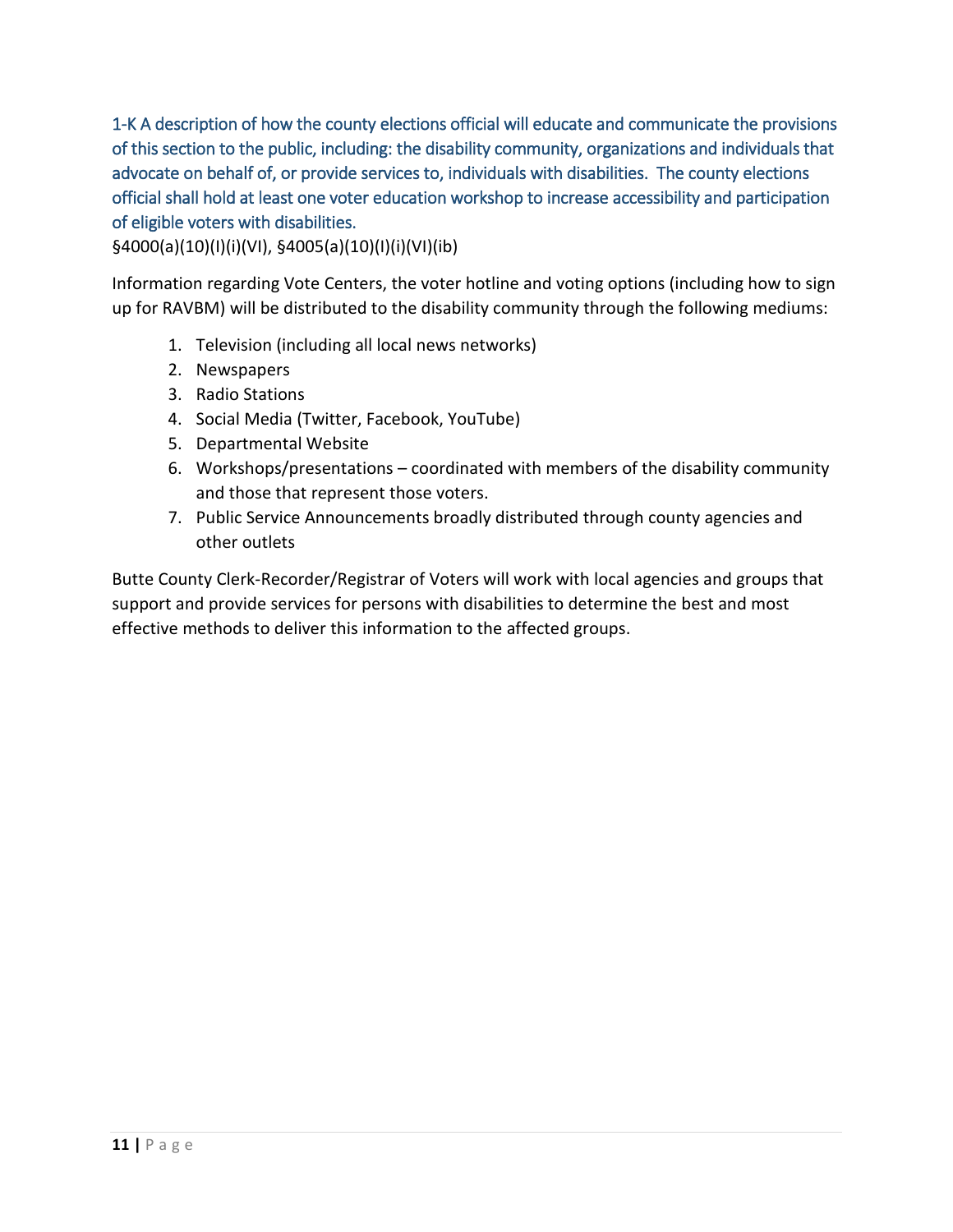# SECTION 2 - ELECTION ADMINISTRATION PLAN - VOTE CENTER MODEL

#### **GENERAL**

#### 2-A Toll-Free Phone Access

§4005(a)(10)(I)(X)

Toll-free telephone support is available during business hours, 8:00am to 5:00pm, Monday through Friday, with the exception of holidays.

Toll-free phone number within Butte County 800-894-7761

#### BALLOT ACCESS

2-B Access to a Vote by Mail Ballot by Voters with Disabilities §4005(a)(10)(I)(X)(ii)

The county will deploy two types of equipment to assist voters with disabilities. The first type of accessible equipment is the Image Cast X (ICX) ballot marking device that will be deployed to each Vote Center. The device is available for voters with disabilities to independently mark a secret ballot using the touchscreen display, the provided audio tactile device or their own assistive technology. The second type of accessible equipment is the internet-based Remote Accessible Vote by Mail (RAVBM) system. The RAVBM system (pending certification of 5.10 software), allows voters with disabilities to mark their ballot on an accessible device at home, download, and return the ballot similarly to voting a paper ballot.

#### *Receiving a Vote-by-Mail Ballot by Mail*

All registered voters will be mailed a ballot packet each election. The packet will include instructions on how to vote and return the ballot, their voting choices, and an official ballot and return envelope.

#### *Requesting an Accessible Ballot at a Vote Center*

Any voter who is unable to mark the paper ballot, but is able to travel to the Vote Center may request to mark their ballot on the Image Cast X ballot marking device. The voter must complete the check-in process to receive a voter activation card that queues up the correct ballot for them to mark.

#### *Requesting a Remote Accessible VBM Ballot*

The voter will need to contact the Elections Division to make a request to use this electronic system. Once the request is processed, the voter will receive an email that provides an election specific password from the county and the internet website to access the system.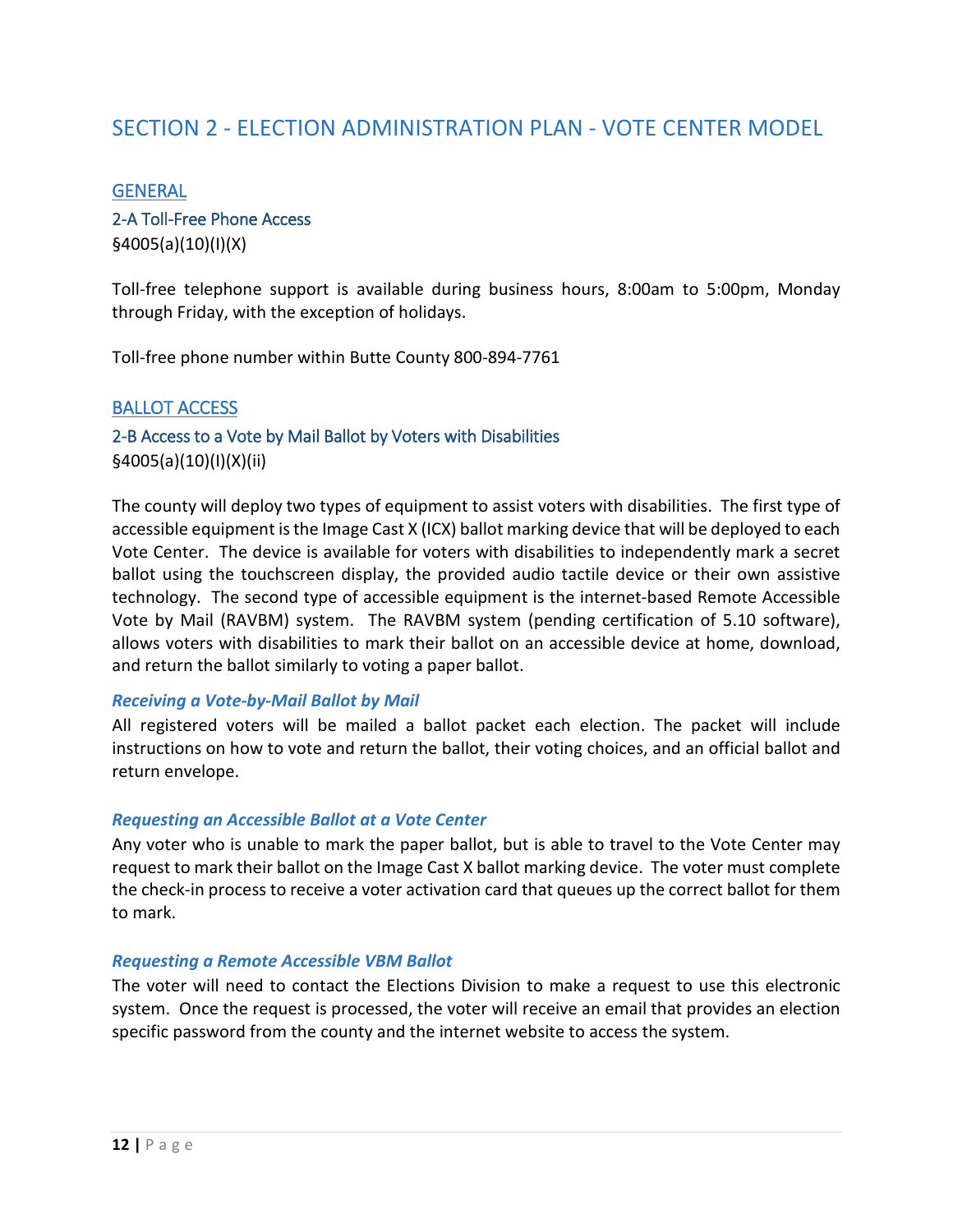#### *Requesting a Replacement Ballot*

Any voter may request a replacement ballot in one of the following ways:

- Telephone: 530-552-3400 option 1 or toll free within Butte County 800-894-7761
- In person at The Elections Division, 155 Nelson Avenue, Oroville, CA 95965
- E-mail: elections@buttecounty.net
- Fax: 530-538-6853
- In person at any Vote Center within Butte County

#### VOTE CENTER ESSENTIALS

#### 2-C Security of the Voting Process at Vote Centers

*Secure Vote Center Voting* §4005(a)(10)(I)(X(iv))

All voting conducted at the Vote Centers follow California State law, Voting System Use Procedures, Secretary of State Security Standards, and the county's Dominion Voting System & Security Procedures. With this in mind, all Vote Center equipment will be secured with tamper evident seals, locked cabinets and assigned to specific Vote Center locations through Asset Shadow Electronic Barcode Scanning Inventory System. When deployed, two election staff will maintain the chain of custody while the materials are in the field.

*Security and Contingency Plans* §4005(a)(10)(I)(iv)(VIII)

## *Preventing Disruption, Continuing Vote Center Operations* §4005(a)(10)(I)(iv)(VIII)(ia), §4005(a)(10)(I)(iv)(VIII)(ib)

All Vote Center staff, field inspectors, and call center staff will be required to attend a mandatory training. The training will cover the following areas: setup of the vote center, processing voters, operation of the voting equipment, end of day closing procedures, daily securing the equipment and what to do in case of an emergency. All staff will be provided written procedures to reference and emergency procedures will be included.

Every election, the county provides a notification letter and list of facilities being used to the planned outage coordinator for PG&E, City of Gridley Municipal Power Agency, and City of Biggs Municipal Power Agency. In the event of a power failure, the power agency is asked to contact the Butte County Clerk-Recorder/Registrar of Voters or the Assistant County Clerk Registrar of Voters immediately to provide information on the outage. During the outage period, all voting system equipment shall be run under battery power until electrical services are restored. The county has purchased uninterruptable power supply (UPS) battery backups to be provided to Vote Center locations to power equipment until electrical services can be restored.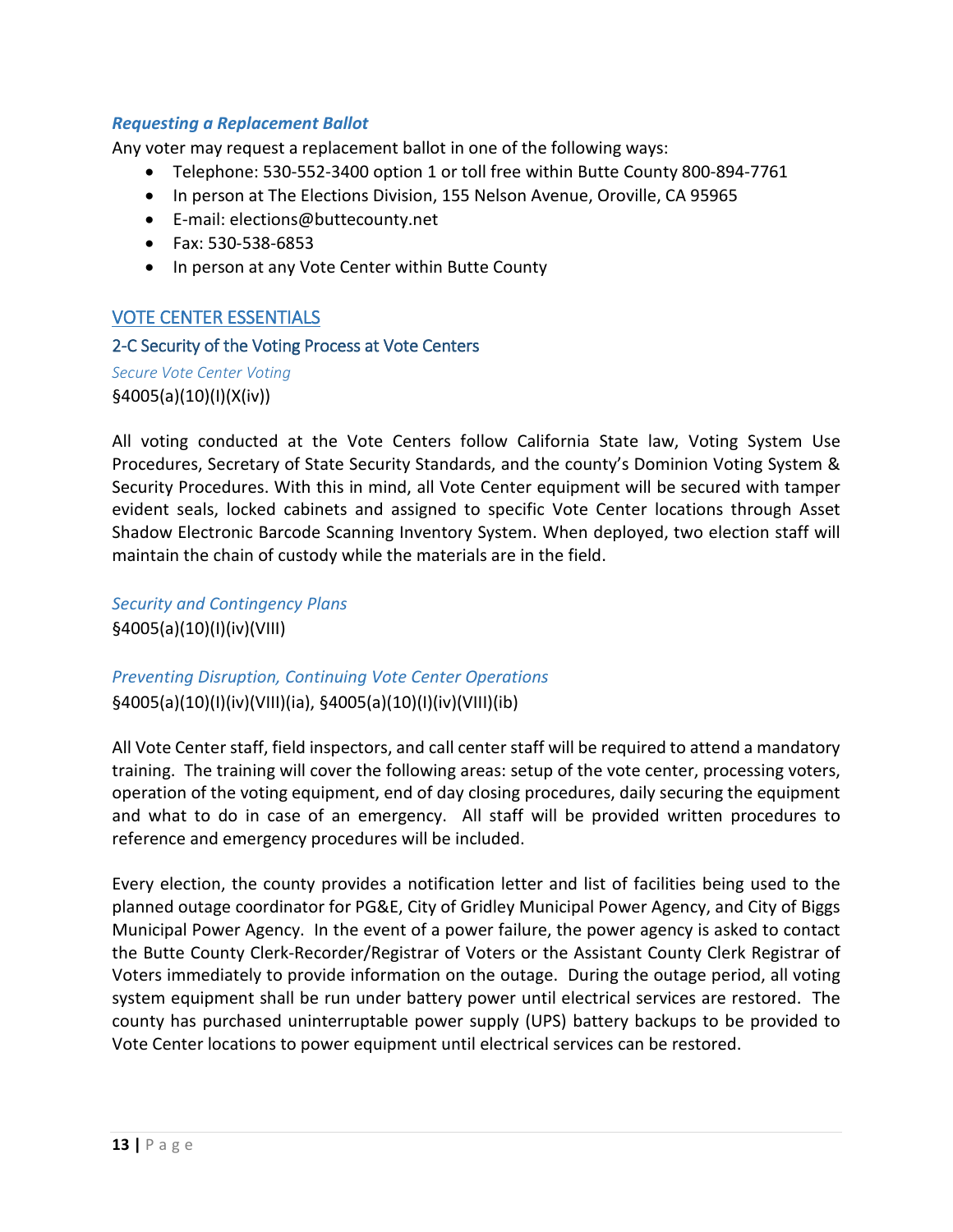The Sheriff-Coroner, District Attorney, California Highway Patrol and Police Departments in the cities of Biggs, Chico, Gridley, Oroville and Town of Paradise will be furnished with a list of all Vote Center locations. It is requested that should an issue arise, that the agency contact the Butte County Clerk-Recorder/Registrar of Voters or the Assistant County Clerk Registrar of Voters immediately to provide information on the disruption. Vote Center staff will contact the call center to inform them of any disturbance encountered. The call center will provide direction and dispatch a field inspector to assist as needed. Dependent on the nature of the problem, the need may arise for the Butte County Clerk-Recorder/Registrar of Voters to have vote center staff redirect voters to an alternate location until the issue is resolved.

In the event of a major emergency, the Butte County Clerk-Recorder/Registrar of Voters will be in contact with the Secretary of State's Office to make sure that media updates are provided to the public.

If a natural disaster occurs that affects a Vote Center, it may need to close. The Vote Center staff will follow end of day closing procedures to secure all equipment in accordance with state law. If the location is no longer able to be used, notifications and signage will be posted to direct voters to an alternate location. If a ballot drop-off location is affected, signage and notifications will be posted to direct voters to an alternate location.

# 2-D Vote Centers: Number to be Established, Locations, and Hours of Operation to the Extent Available at the Time of Publication §4005(a)(10)(I)(vi)

# *Total Number of Vote Centers to be established* §4005(a)(10)(I)(vi)(I)

Based on approximately 120,000 registered voters, the Butte County Clerk-Recorder/Registrar of Voters will establish a total of 13 Vote Center locations throughout the county in the following timeframes:

- E-10  $\rightarrow$  3 locations
- $F-3 \rightarrow 10$  locations

# *Location and Hours of Each Vote Center* §4005(a)(10)(I)(vi)(III), §4005(a)(10)(I)(vi)(VI)

The factors being used in determining vote center locations is listed in Elections Code section 4005(a)(10)(B). We are gathering data from past elections, voting habits of our citizens, and knowledge of the area and public transportation routes to assist us in determining the best locations to use as Vote Centers. An additional factor in the determination of locations includes identifying fully accessible facilities to accommodate voters with disabilities.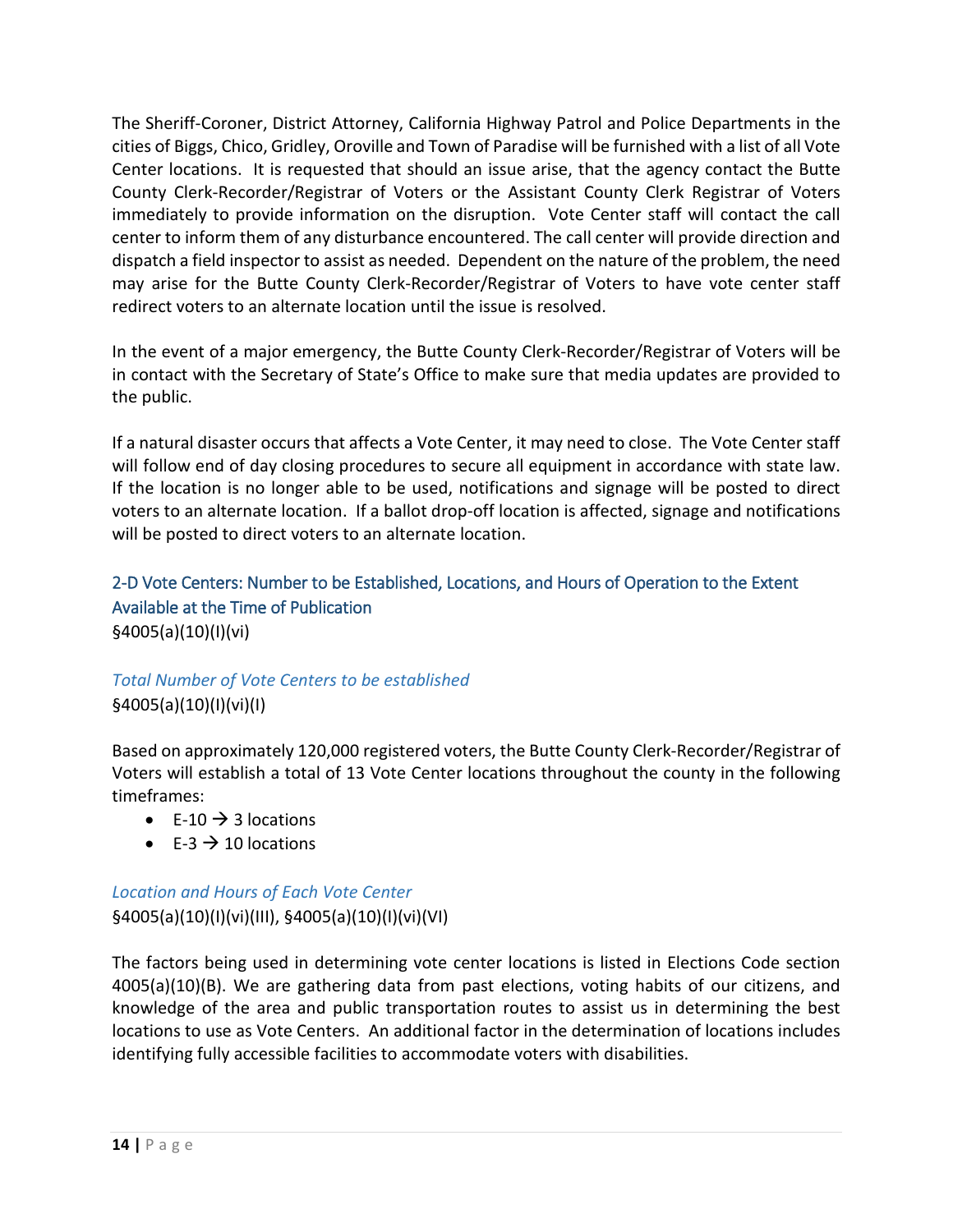It is our goal to utilize facilities that are well-known to the public. Based on information currently to us, we are working to secure locations in the following cities and incorporated towns: Oroville, Palermo, Chico, Paradise, Gridley, Durham and Magalia.

Upon securing our locations, a list of facilities, with their address and hours of operation, will be provided in Appendix A. This will be updated each election as facilities are confirmed for use.

All locations will be open continuously for a minimum of 8 hours per day and from 7 am to 8 pm on Election Day.

# *Staffing Vote Centers* §4005(a)(10)(I)(vi)(IX)

There will be no fewer than four Vote Center staff at each location. Additional staff will be added where a greater turnout is anticipated.

#### 2-F Services for Voters with Disabilities §4005(a)(10)(I)(vi)(X)

All Vote Center staff will be trained to assist voters with disabilities. The voter will go through the check-in process and be given the option to independently mark a secret ballot on the Image Cast X (ICX) ballot-marking device in lieu of a paper ballot.

#### 2-G Design and Layout of Vote Centers §4005(a)(10)(I)(vi)(XI)

Each facility will be mapped to create a layout for placement of equipment and supplies. The layout will take into consideration the shape of the room, accommodations for persons with disabilities, and the voting booths and accessible ballot marking devices to be placed in a way that does not compromise the voter's right to a secret ballot.

See Appendix B for a sample layout.

## BALLOT DROP BOX ESSENTIALS

2-H Ballot Drop Boxes: Number to be Established, Locations, and Hours of Operation to the Extent Available at the Time of Publication *§4005(a)(10)(I)(vi)*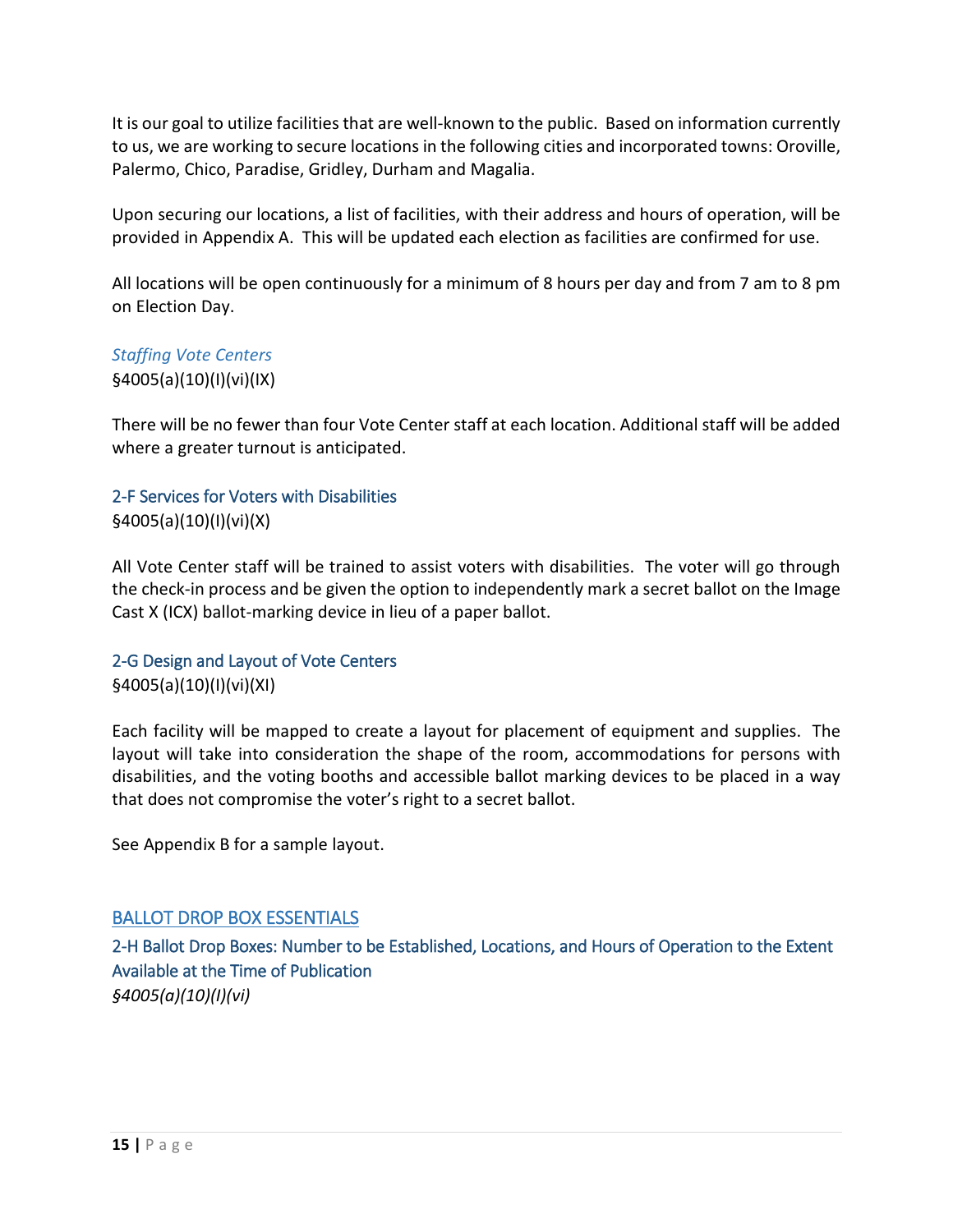# *The Total Number Of Drop Boxes To Be Established §4005(a)(10)(I)(vi)(II)*

Based on approximately 120,000 registered voters, the Butte County Clerk-Recorder/Registrar of Voters will establish a total of nine drop box locations throughout the county.

#### *The Location and Hours of Operation of Each Ballot Drop Box*

#### §4005(a)(10)(I)(vi)(IV), §4005(a)(10)(I)(vi)(VII)

Drop boxes will be placed in well-known locations throughout the county. Considering our current registration numbers, we expect to provide nine drop-off boxes. These boxes will be conveniently located throughout the county during regular business hours starting 28 days before the election. Of these nine boxes, one of them will be an external drop box that will be available to the public 24 hours a day. These boxes will be secure, accessible, and readily identifiable by the public. In addition to the nine drop-off boxes required by the code, we will provide another external 24-hour drop-off box at the Hall of Records in Oroville.

A list of proposed drop box locations, along with address and hours of operation, are provided in Appendix C. This will be updated each election as facilities are confirmed for use.

#### VOTE CENTER AND DROP BOX LOCATION MAPS

2-I Location Maps *§4005(a)(10)(I)(vi)(V)* 

Maps of Vote Center and drop box locations are provided in Appendix C & D. This will be updated each election as facilities are confirmed for use.

#### ADDITIONAL CONSIDERATIONS

2-J Estimated Costs and Savings under this Plan *§4005(a)(10)(I)(v)*, *§4005(g)(2)* 

Estimated costs and savings related to the Voter's Choice Act are provided in Appendix E.

The implementation will result in one-time costs and some ongoing cost increases to comply with the added requirements for community and voter engagement. Following an election conducted under the VCA model, a report showing election cost comparisons will be prepared and released for public inspection.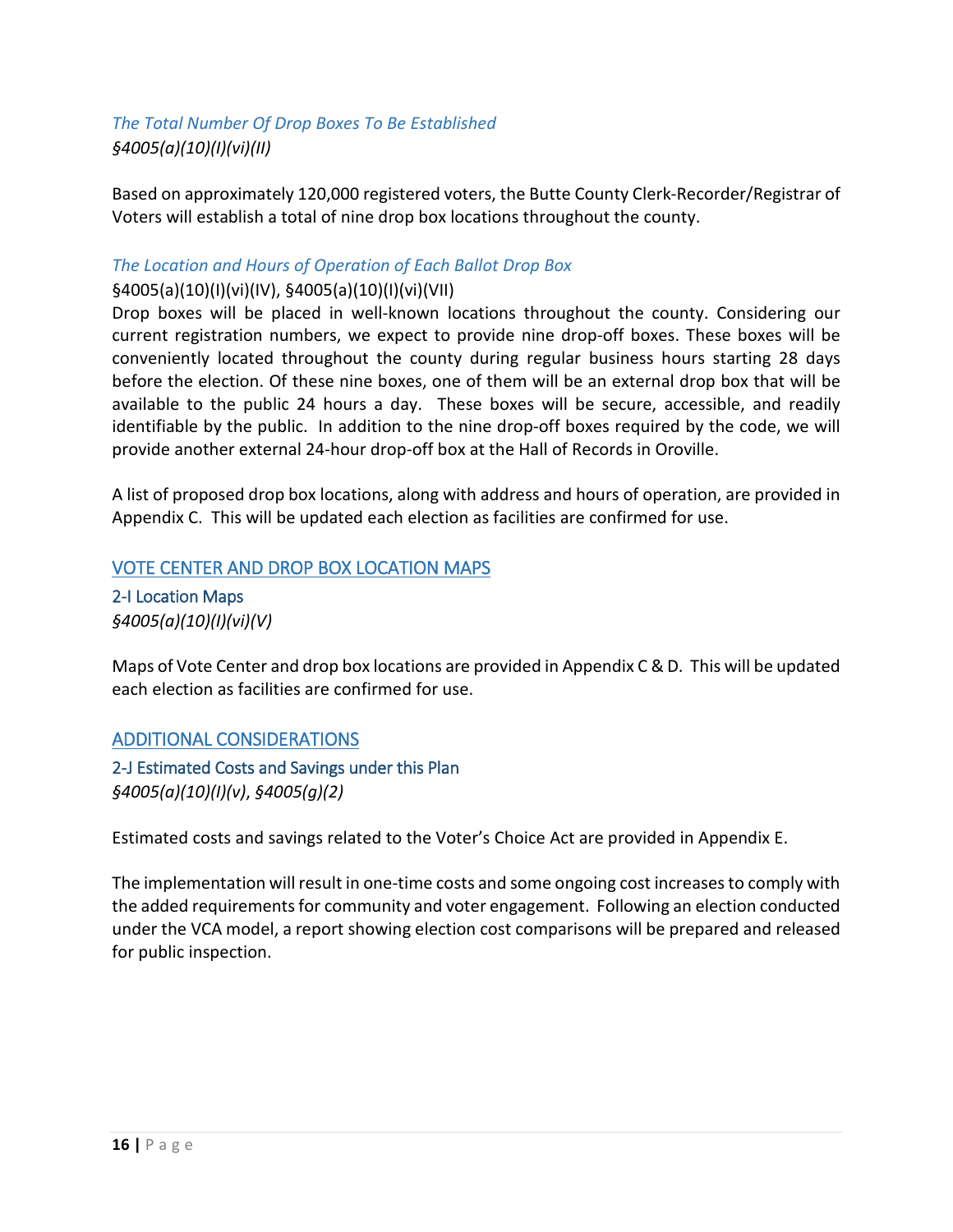#### *2-K Post-Election Activities*

*Address Significant Disparities in Voter Accessibility and Participation, as Required by Subdivision (g)* §4005(a)(10)(I)(iii)

Following each election, the Butte County Clerk-Recorder/Registrar of Voters will review comments received from voters and solicit input from community partners on data collected in compliance with Section 4005(g).

## *Assistance to the Secretary of State with Report to the Legislature*

§4005(g)(1)(A)

#### **Provide Election Statistics**

The Butte County Clerk-Recorder/Registrar of Voters will provide data to the Secretary of State, including the information listed in Section 4005(g).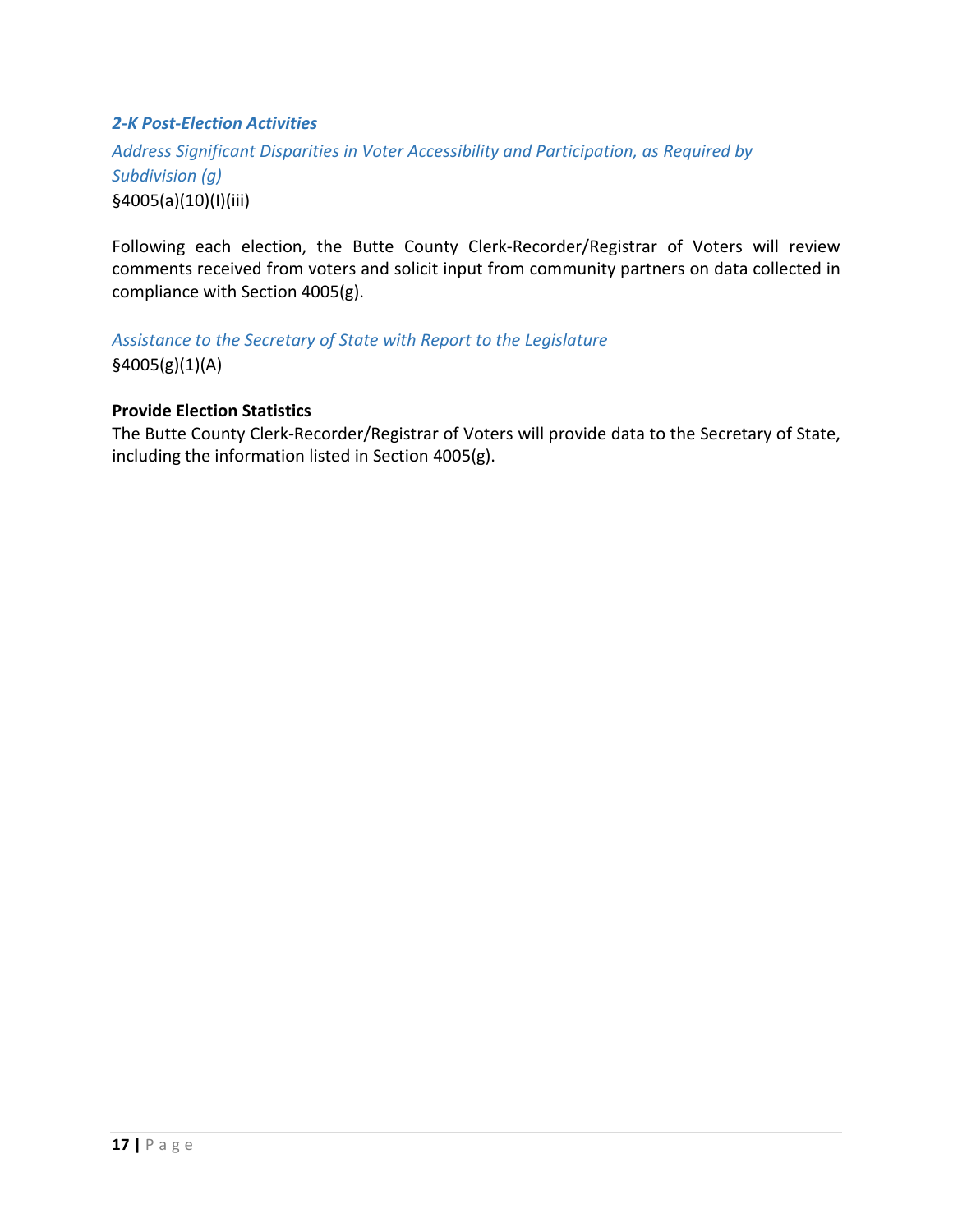#### **LIST OF APPENDICES**

Appendix A - Vote Center Locations and Hours of Operation

Appendix B – Sample Design and Layout of Vote Center

Appendix C - Drop Box Locations and Hours of Operation

Appendix D – Location Maps

Vote Centers - 11 Day Vote Centers - 4 Day Drop Boxes

Appendix E - Budget Resources and Cost Comparison

Appendix F – List of Community Partners and Outreach Events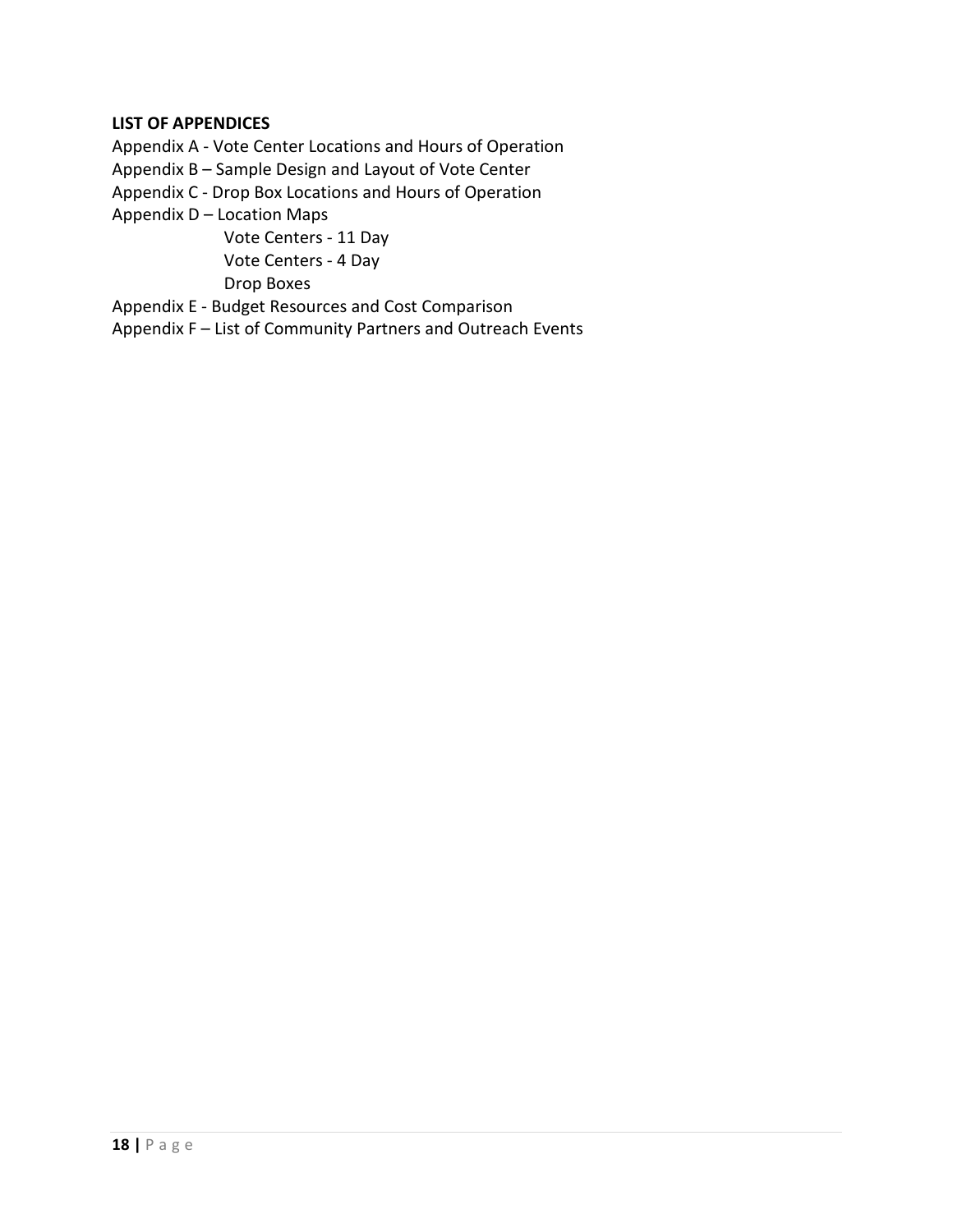# Appendix A

#### **Vote Center Locations and Hours of Operation**

# *1. Hall of Records*  155 Nelson Avenue Oroville, CA 95965 Days/Hours of Operation: 2/22/2020 – 3/2/2020 8:00am – 5:00pm 3/3/2020 7:00am – 8:00pm *2. Terry Ashe Recreation Center* 6626 Skyway Paradise, CA 95969 Days/Hours of Operation: 2/22/2020 – 3/2/2020 8:00am – 5:00pm 3/3/2020 7:00am – 8:00pm

#### *3. California State University, Chico – Bell Memorial Union (BMU)*

W. 2<sup>nd</sup> Street Chico, CA 95928 Days/Hours of Operation:  $2/22/2020 - 3/2/2020$  8:00am - 5:00pm\* *\*Saturdays 9:00am – 5:00pm \*Sundays 12:00pm – 8:00pm* 3/3/2020 7:00am – 8:00pm

#### *4. Paradise Pines Association*

14211 Wycliff Way Magalia, CA 95954 Days/Hours of Operation: 2/29/2020 – 3/2/2020 8:00am – 5:00pm 3/3/2020 7:00am – 8:00pm

#### *5. Chico Masonic Lodge*

1110 W East Avenue Chico, CA 95926 Days/Hours of Operation:  $2/29/2020 - 3/2/2020$  8:00am - 5:00pm 3/3/2020 7:00am – 8:00pm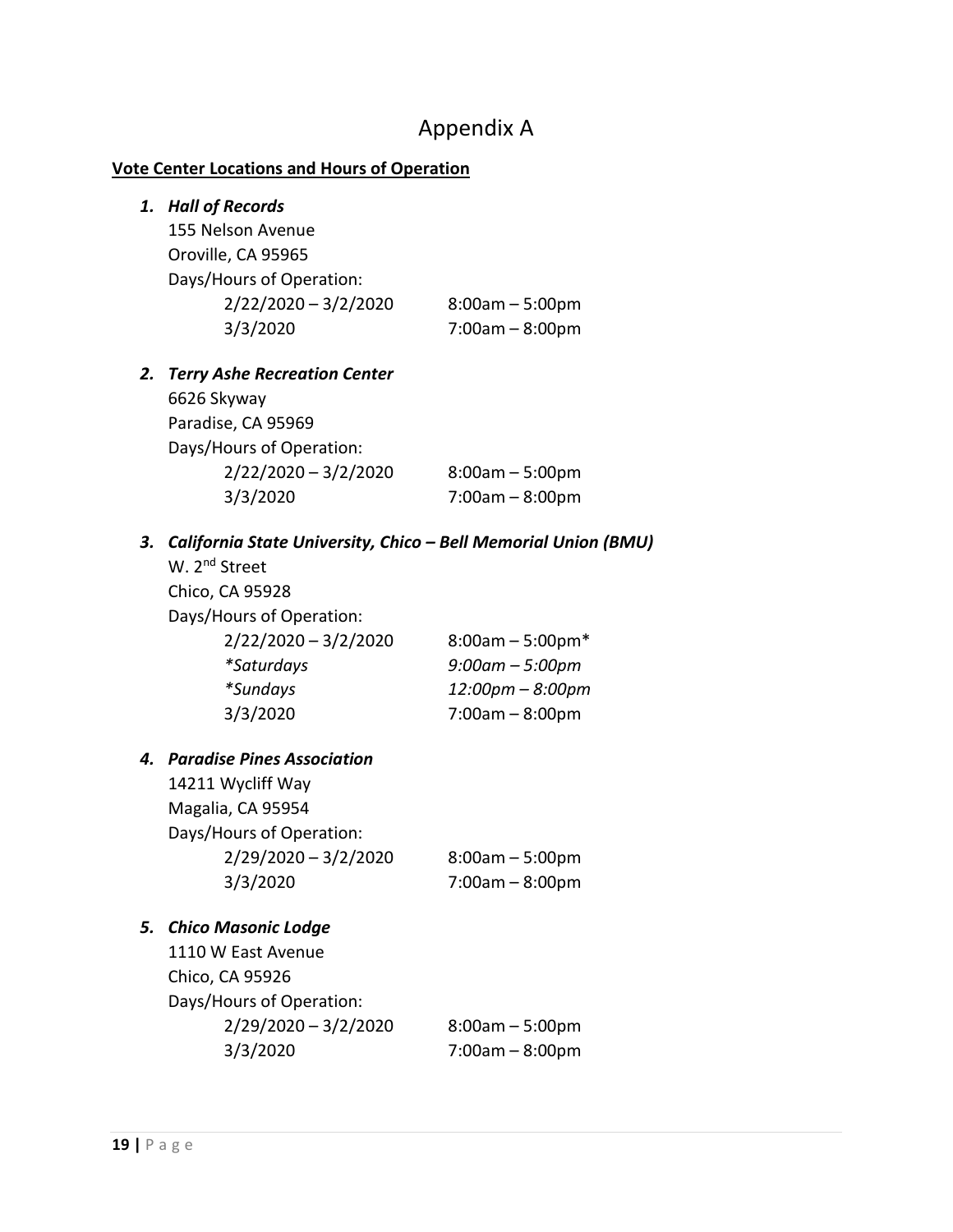#### *6. Silver Dollar Fairgrounds*

| 2357 Fair Street         |                   |
|--------------------------|-------------------|
| Chico, CA 95928          |                   |
| Days/Hours of Operation: |                   |
| $2/29/2020 - 3/2/2020$   | $8:00am - 5:00pm$ |
| 3/3/2020                 | $7:00am - 8:00pm$ |
|                          |                   |

#### *7. Our Divine Savior Catholic Church*

566 E Lassen Ave Chico, CA 95973 Days/Hours of Operation: 2/29/2020 – 3/2/2020 8:00am – 5:00pm 3/3/2020 7:00am – 8:00pm

#### *8. The Terraces*

| 2750 Sierra Sunrise Terrace |                   |
|-----------------------------|-------------------|
| Chico, CA 95928             |                   |
| Days/Hours of Operation:    |                   |
| $2/29/2020 - 3/2/2020$      | $8:00am - 5:00pm$ |
| 3/3/2020                    | $7:00am - 8:00pm$ |
|                             |                   |

## *9. Durham Veterans Hall*

9319 Midway Durham, CA 95938 Days/Hours of Operation: 2/29/2020 – 3/2/2020 8:00am – 5:00pm 3/3/2020 7:00am – 8:00pm

#### *10. Lake Oroville Golf & Event Center*

5131 Royal Oaks Drive Oroville, CA 95966 Days/Hours of Operation: 2/29/2020 – 3/2/2020 8:00am – 5:00pm 3/3/2020 7:00am – 8:00pm

#### *11. Southside Community Center*

2959 Lower Wyandotte Road Oroville, CA 95966 Days/Hours of Operation: 2/29/2020 – 3/2/2020 8:00am – 5:00pm 3/3/2020 7:00am – 8:00pm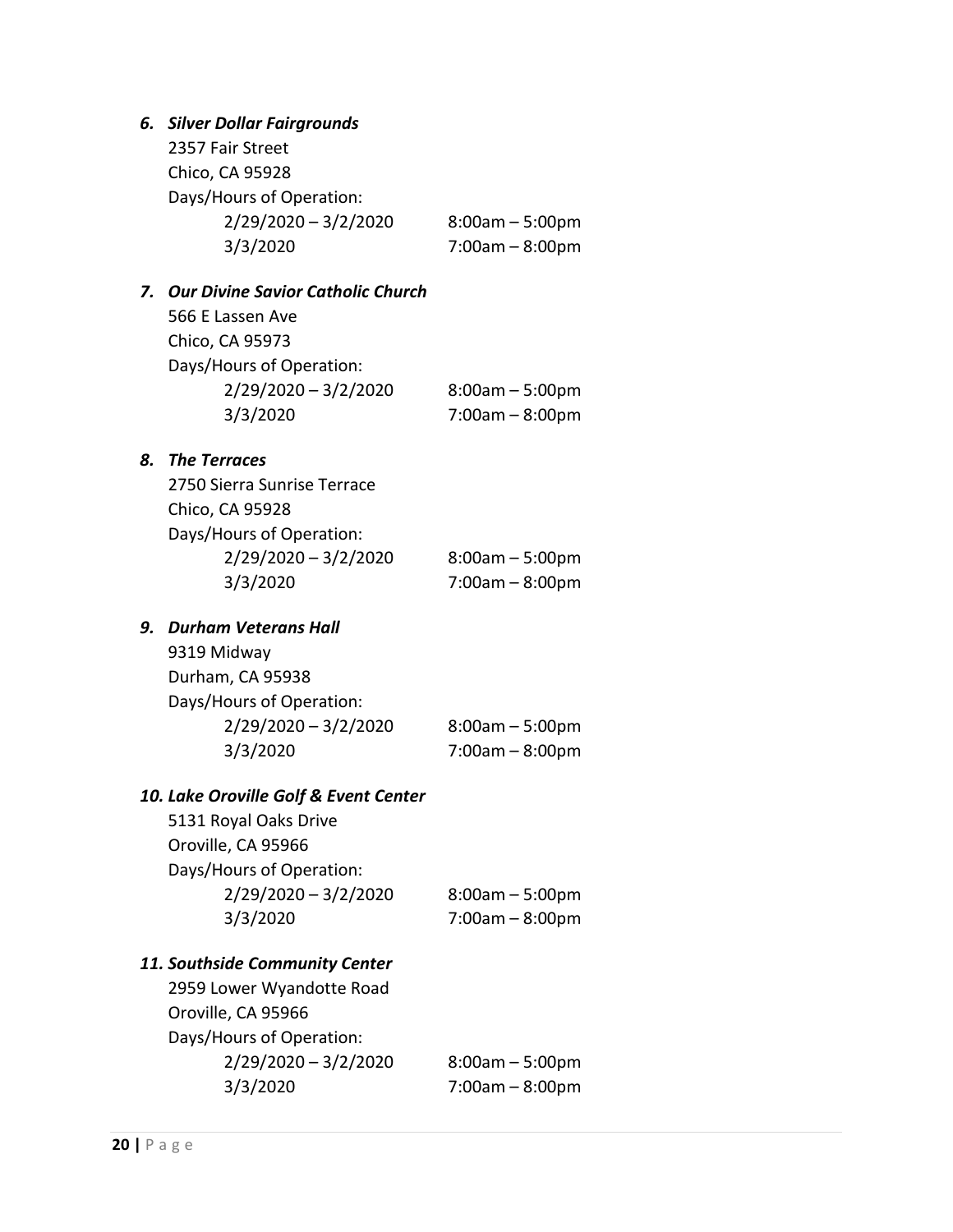## *12. Palermo Union School District*

| 5737 Autrey Ln            |                   |
|---------------------------|-------------------|
| Palermo, CA 95968         |                   |
| Days/Hours of Operation:  |                   |
| $2/29/2020 - 3/2/2020$    | $8:00am - 5:00pm$ |
| 3/3/2020                  | $7:00am - 8:00pm$ |
| 13. Gridley Veterans Hall |                   |
| 267 Sycamore Street       |                   |
| Gridley, CA 95948         |                   |
| Days/Hours of Operation:  |                   |

2/29/2020 – 3/2/2020 8:00am – 5:00pm 3/3/2020 7:00am – 8:00pm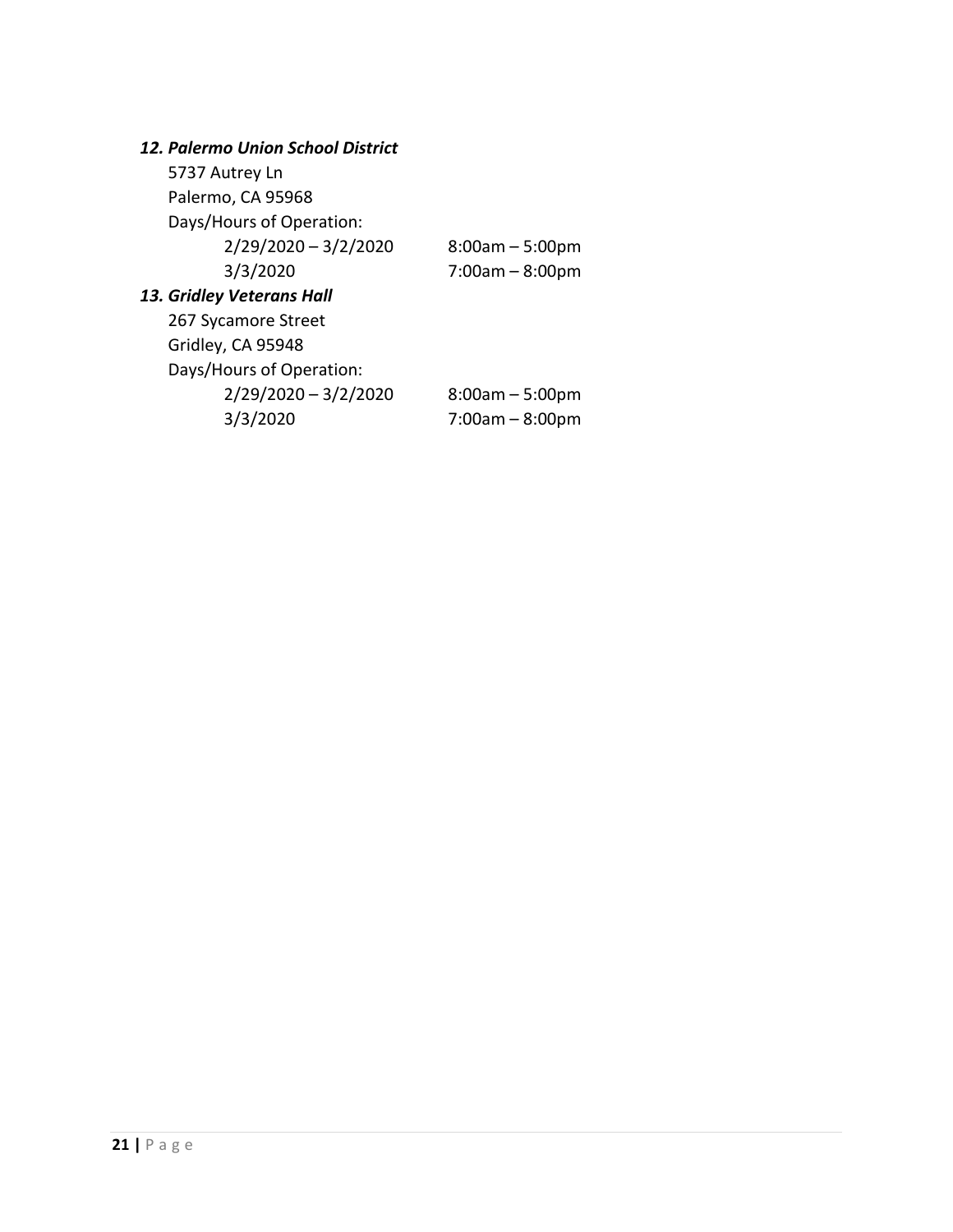# Appendix B

#### **Sample Design and Layout of Vote Centers**

Below are two samples of a Vote Center layout. Each Vote Center is unique and may require minor changes.

#### *Layout 1:*

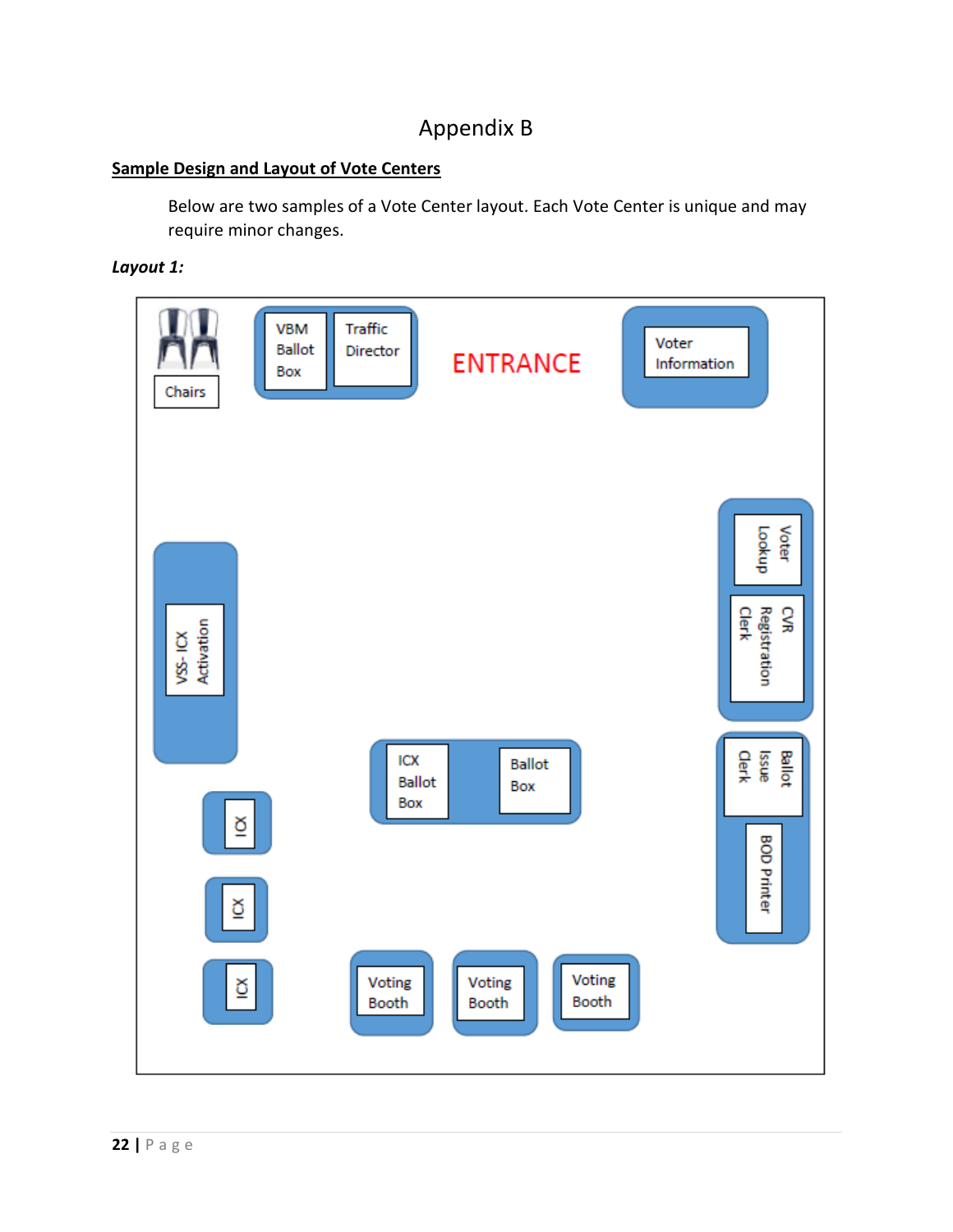

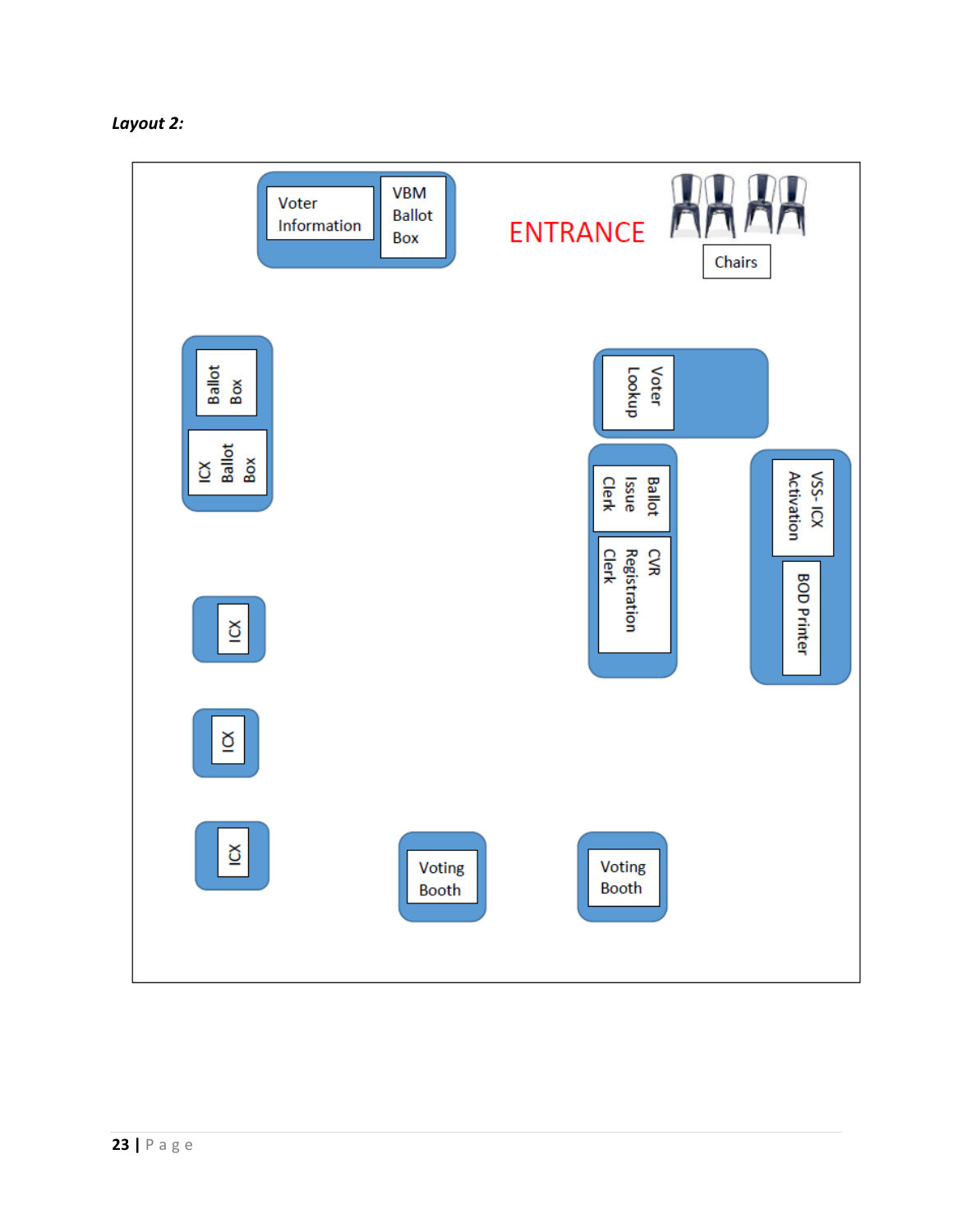# Appendix C

## **Drop Box Locations and Hours of Operation**

Drop Boxes will be available starting 2/4/2020 and run through Election Day.

| 1. | <b>Butte County Employment and Social Services</b>     |          |                                    |  |
|----|--------------------------------------------------------|----------|------------------------------------|--|
|    | 765 East Ave                                           |          |                                    |  |
|    | Chico, CA 95926                                        |          |                                    |  |
|    | Days/Hours of Operation:                               |          | 24 hours per day                   |  |
|    |                                                        | 3/3/2020 | Closes at 8:00pm                   |  |
| 2. | Hall of Records (additional 24 hour drop off location) |          |                                    |  |
|    | 155 Nelson Avenue                                      |          |                                    |  |
|    | Oroville, CA 95965                                     |          |                                    |  |
|    | Days/Hours of Operation:                               |          | 24 hours per day                   |  |
|    |                                                        | 3/3/2020 | Closes at 8:00pm                   |  |
| 3. | <b>Chico County Library</b>                            |          |                                    |  |
|    | 1108 Sherman Avenue                                    |          |                                    |  |
|    | Chico, CA 95926                                        |          |                                    |  |
|    | Days/Hours of Operation:                               | t/w/th   | $10:00am - 6:00pm$                 |  |
|    |                                                        | f/sat    | 10:00am - 5:00pm                   |  |
|    |                                                        | 3/3/2020 | $10:00am - 6:00pm$                 |  |
| 4. | <b>Durham County Library</b>                           |          |                                    |  |
|    | 2545 Durham-Dayton Hwy                                 |          |                                    |  |
|    | Durham, CA 95938                                       |          |                                    |  |
|    | Days/Hours of Operation:                               | t/w      | $12:00 \text{pm} - 6:00 \text{pm}$ |  |
|    |                                                        | th/f     | $10:00am - 5:00pm$                 |  |
|    |                                                        | 3/3/2020 | $12:00$ pm – 6:00pm                |  |
| 5. | <b>Gridley County Library</b>                          |          |                                    |  |
|    | 299 Spruce Street                                      |          |                                    |  |
|    | Gridley, CA 95948                                      |          |                                    |  |
|    | Days/Hours of Operation:                               | t/w      | $12:00 \text{pm} - 6:00 \text{pm}$ |  |
|    |                                                        | th/f/sat | $10:00am - 4:00pm$                 |  |
|    |                                                        | 3/3/2020 | 12:00pm - 6:00pm                   |  |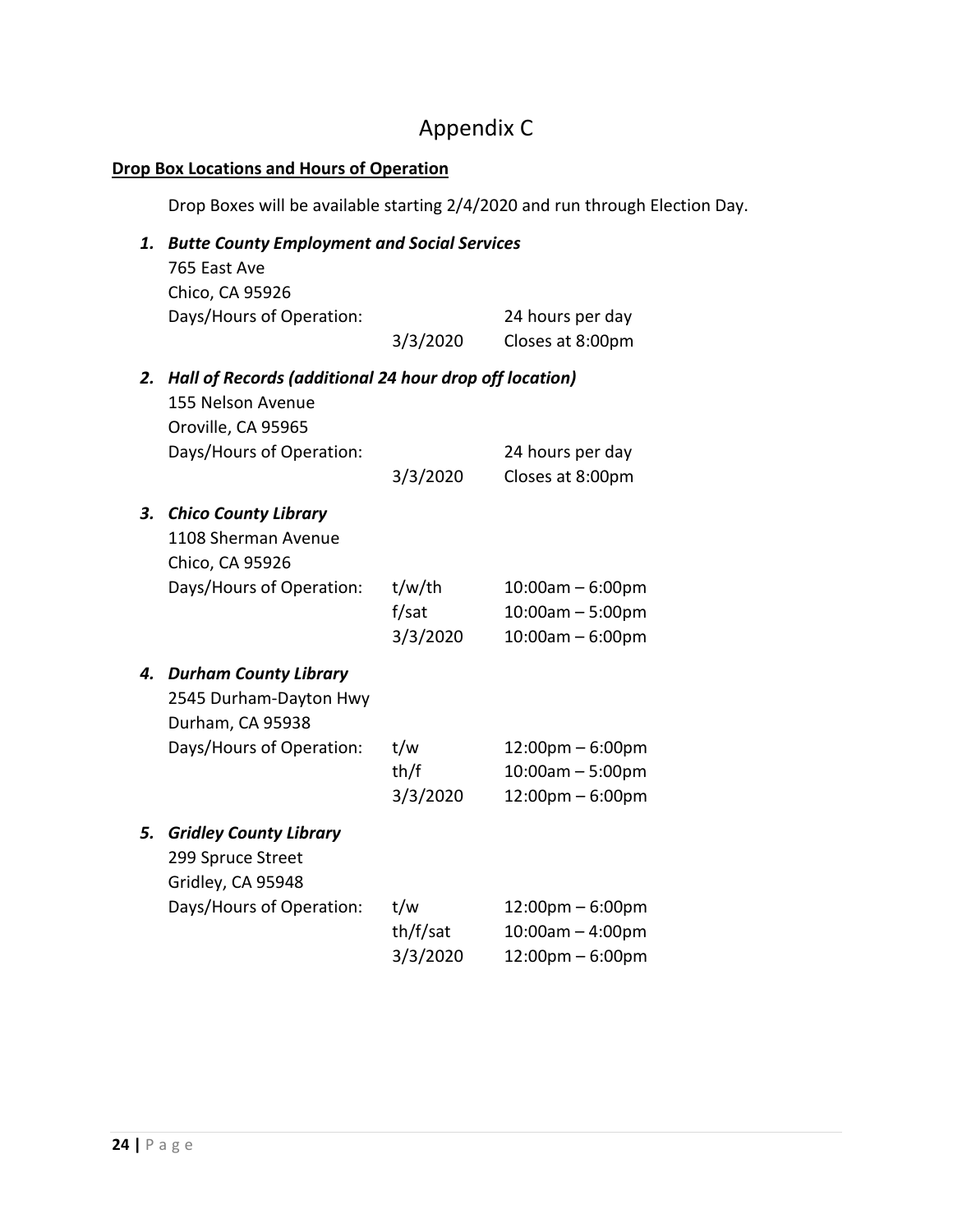|  |  | 6. Oroville County Library |
|--|--|----------------------------|
|--|--|----------------------------|

|    | 1820 Mitchell Avenue<br>Oroville, CA 95966                                |                          |                                                                                |
|----|---------------------------------------------------------------------------|--------------------------|--------------------------------------------------------------------------------|
|    | Days/Hours of Operation:                                                  | t-sat<br>Sun<br>3/3/2020 | $10:00$ am $-5:00$ pm<br>$1:00 \text{pm} - 5:00 \text{pm}$<br>10:00am - 5:00pm |
| 7. | <b>Paradise County Library</b><br>5922 Clark Road<br>Paradise, CA 95969   |                          |                                                                                |
|    | Days/Hours of Operation:                                                  |                          | <b>TBD</b>                                                                     |
|    |                                                                           | 3/3/2020                 | <b>TBD</b>                                                                     |
| 8. | <b>Chico City Hall</b><br>411 Main Street<br>Chico, CA 95928              |                          |                                                                                |
|    | Days/Hours of Operation:                                                  | m/f<br>3/3/2020          | $8:00am - 5:00pm$<br><b>TBD</b>                                                |
| 9. | <b>Oroville City Hall</b><br>1735 Montgomery Street<br>Oroville, CA 95965 |                          |                                                                                |
|    | Days/Hours of Operation:                                                  | m/f<br>3/3/2020          | $8:00am - 5:00pm$<br>TBD                                                       |
|    | <b>10. Paradise Town Hall</b><br>5555 Skyway Road                         |                          |                                                                                |
|    | Paradise, CA 95969<br>Days/Hours of Operation:                            | $m$ /th<br>3/3/2020      | $8:00am - 5:00pm$<br>TBD                                                       |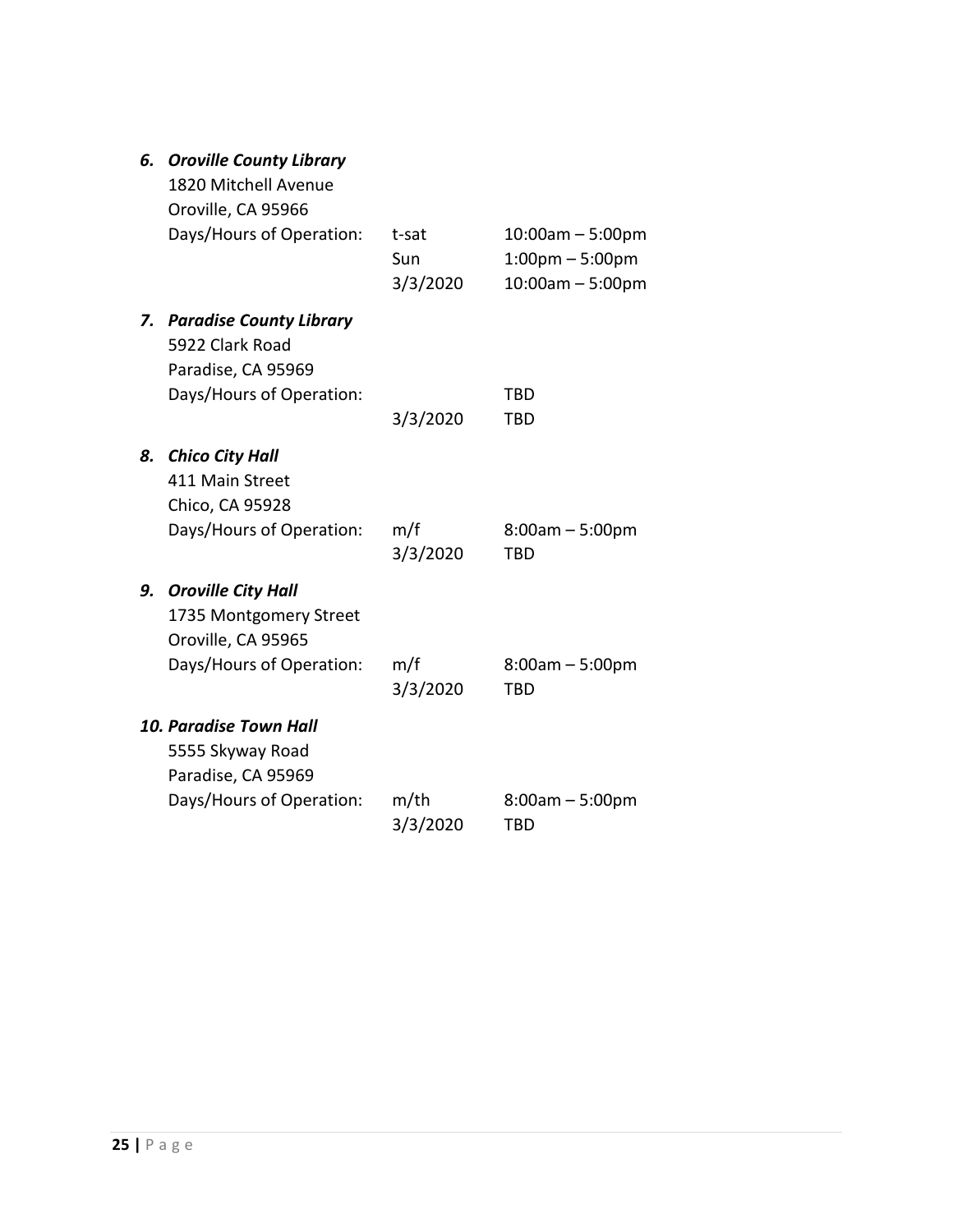# Appendix D

# **Location Maps – Vote Centers and Drop Box Locations**

# 11-day Vote Center Locations

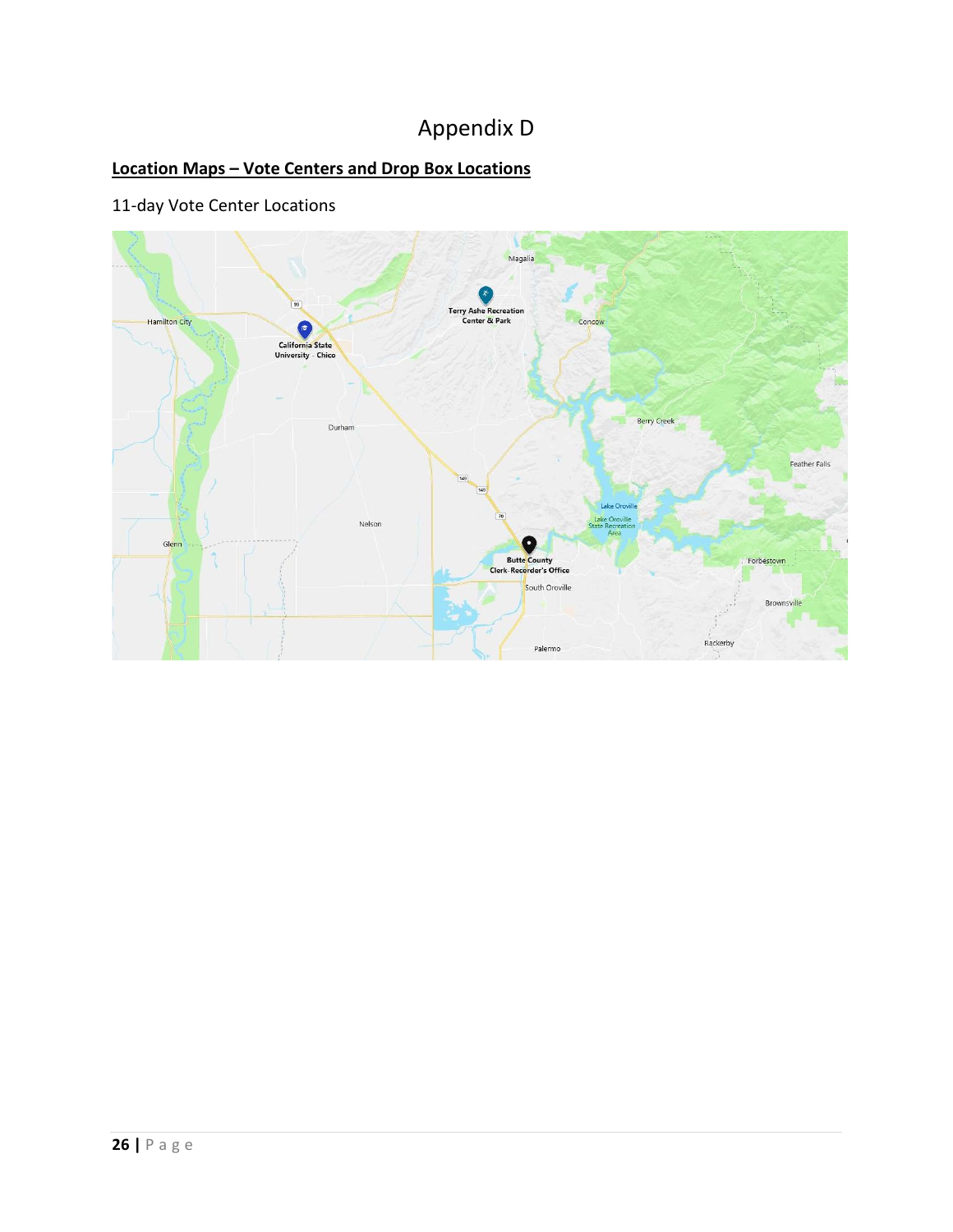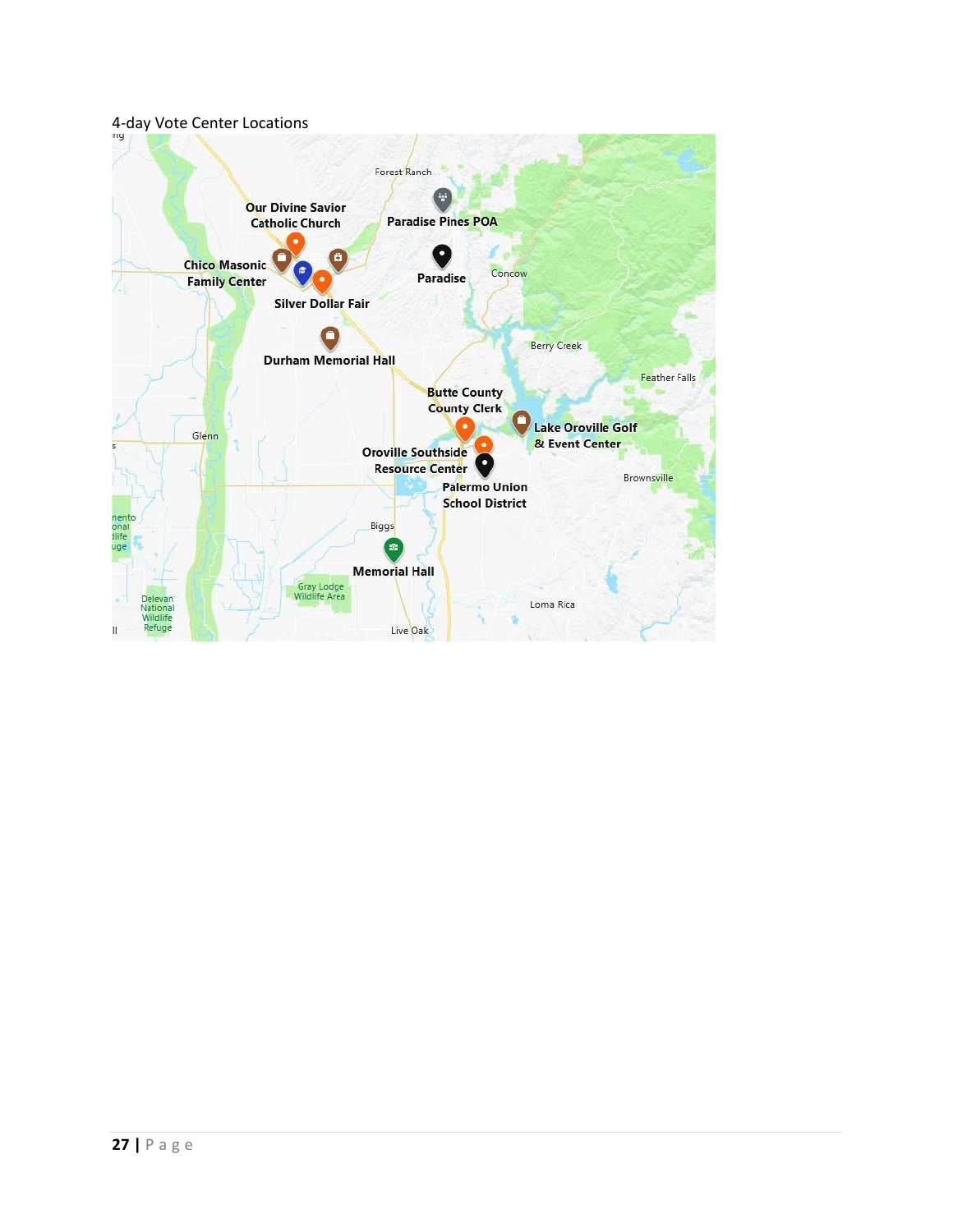#### Ballot Drop Box Locations

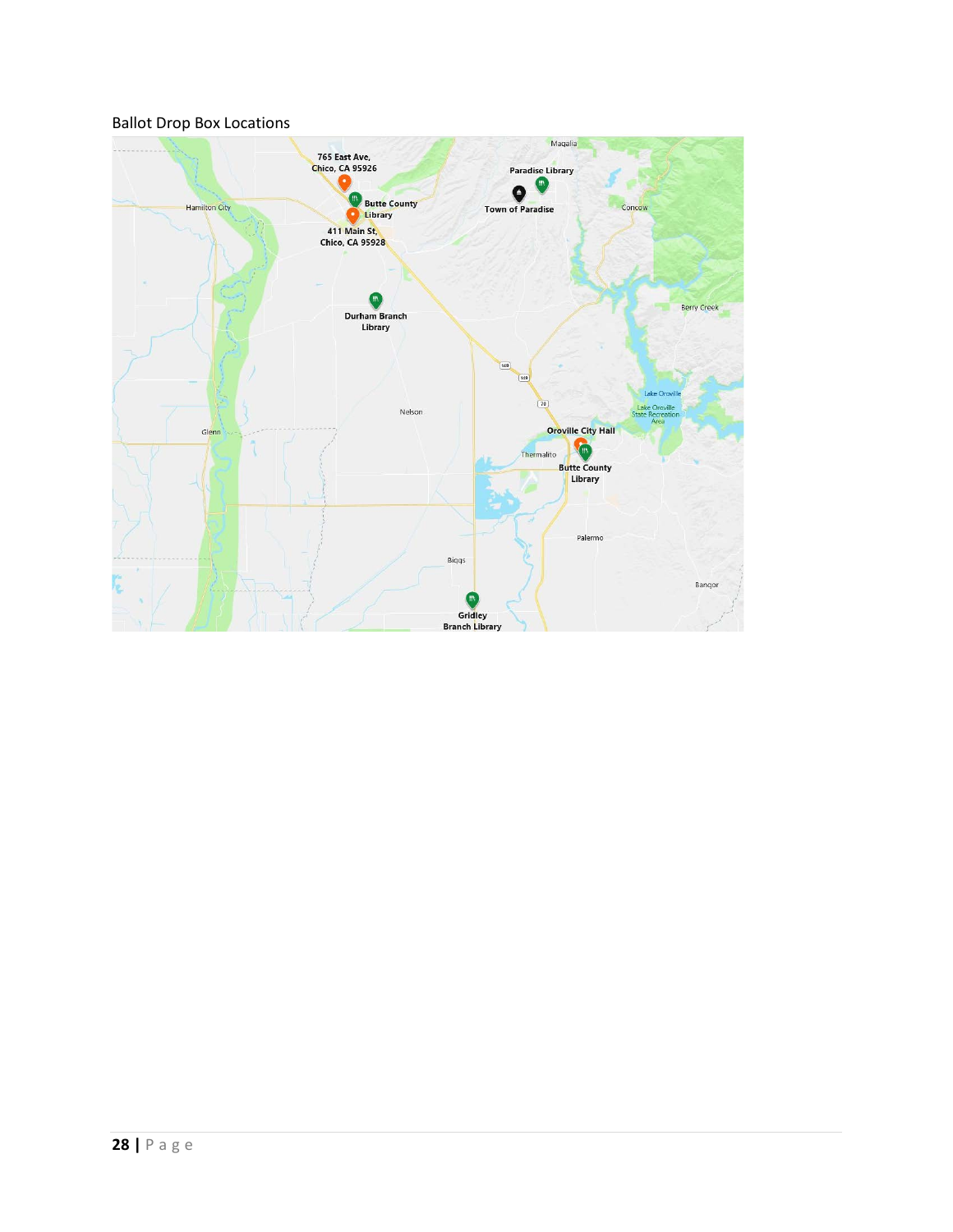# Appendix E

#### **Budget Resources and Cost Comparison**

| <b>Outreach Activity</b>     | <b>2016 Primary Election</b> | <b>2018 Primary Election</b><br>(estimates) |
|------------------------------|------------------------------|---------------------------------------------|
| Legal Notices (newspaper)    | \$1,700                      | \$1,700                                     |
| League of Women Voters       | \$3,000                      | \$3,000                                     |
| (Outreach Programs)          | (annual)                     | (annual)                                    |
| Direct Voter Mailings (print | \$0                          | \$20,000                                    |
| costs)                       |                              |                                             |
| Advertisements (billboards)  | \$0                          | \$2,250                                     |
| and other multimedia ads)    |                              |                                             |
| Handouts/flyers              | \$0                          | \$500                                       |
| Social Media/News Releases   | \$0                          | \$0                                         |